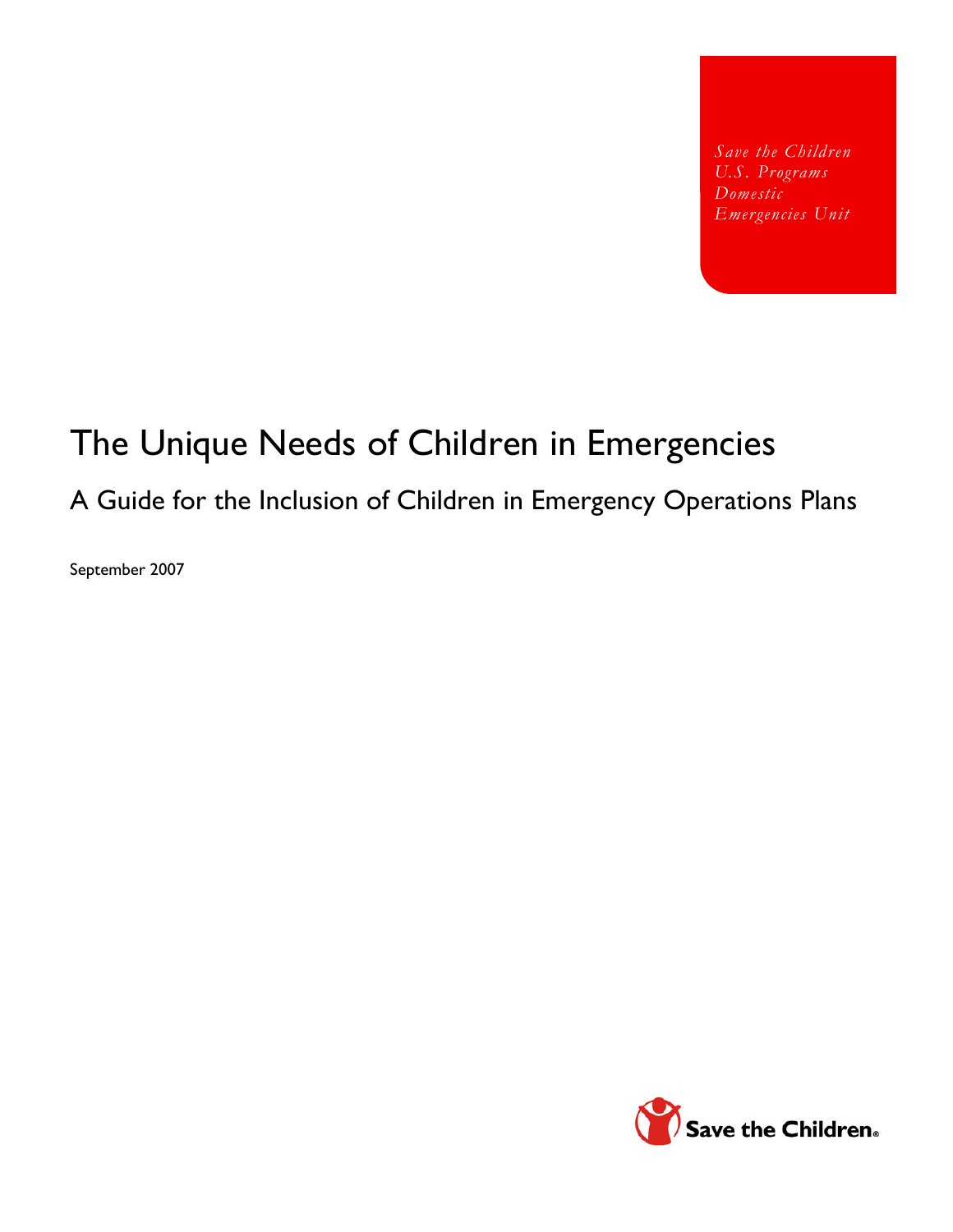

This guide is a project of Save the Children's Domestic Emergencies Unit.

The Domestic Emergencies Unit promotes emergency management practices that address children's needs on the national, state and local levels in the United States, through partnership, advocacy and program implementation.

Save the Children is the leading independent organization creating lasting change for children in need in the United States and around the world. For more information, visit savethechildren.org. Save the Children USA is a member of the International Save the Children Alliance, a global network of 28 independent Save the Children organizations working to ensure the well-being and protection of children in more than 120 countries.

© 2007, Save the Children Federation, Inc. By downloading, copying, distributing and/or otherwise using the materials provided here, you agree: you will only download, copy, distribute or otherwise use the materials for noncommercial purposes (they will not be sold or used for for-profit purposes). You further agree and understand that Save the Children has provided the materials without any warranty (explicit or implied), including those of merchantability and/or fitness for a particular purpose. If you distribute the materials, you agree to provide appropriate notice of source, authorship, ownership and/or copyright. Please send copies of translations to Save the Children so that we may use them. Comments and suggestions for improvement are welcome.

#### Please contact us if you use any or all of this guide so we may provide you with updates, or to ask questions or offer comments and suggestions.

Mail: U.S. Programs: DEU, Save the Children. 54 Wilton Road, Westport, CT 06880 Phone: (800) 728-3843 E-mail: usemergency@savechildren.org Download this guide and learn more about our work at: www.savethechildren.org/usemergency

Disclaimer: This document is intended to be used as a practical and informative guide only, to assist public officials by providing suggestions and ideas for the development of a document to municipal emergency operations plans. It is not intended to replace the actual experience and training that such a task demands, nor should it be used as a legal authority for any purpose.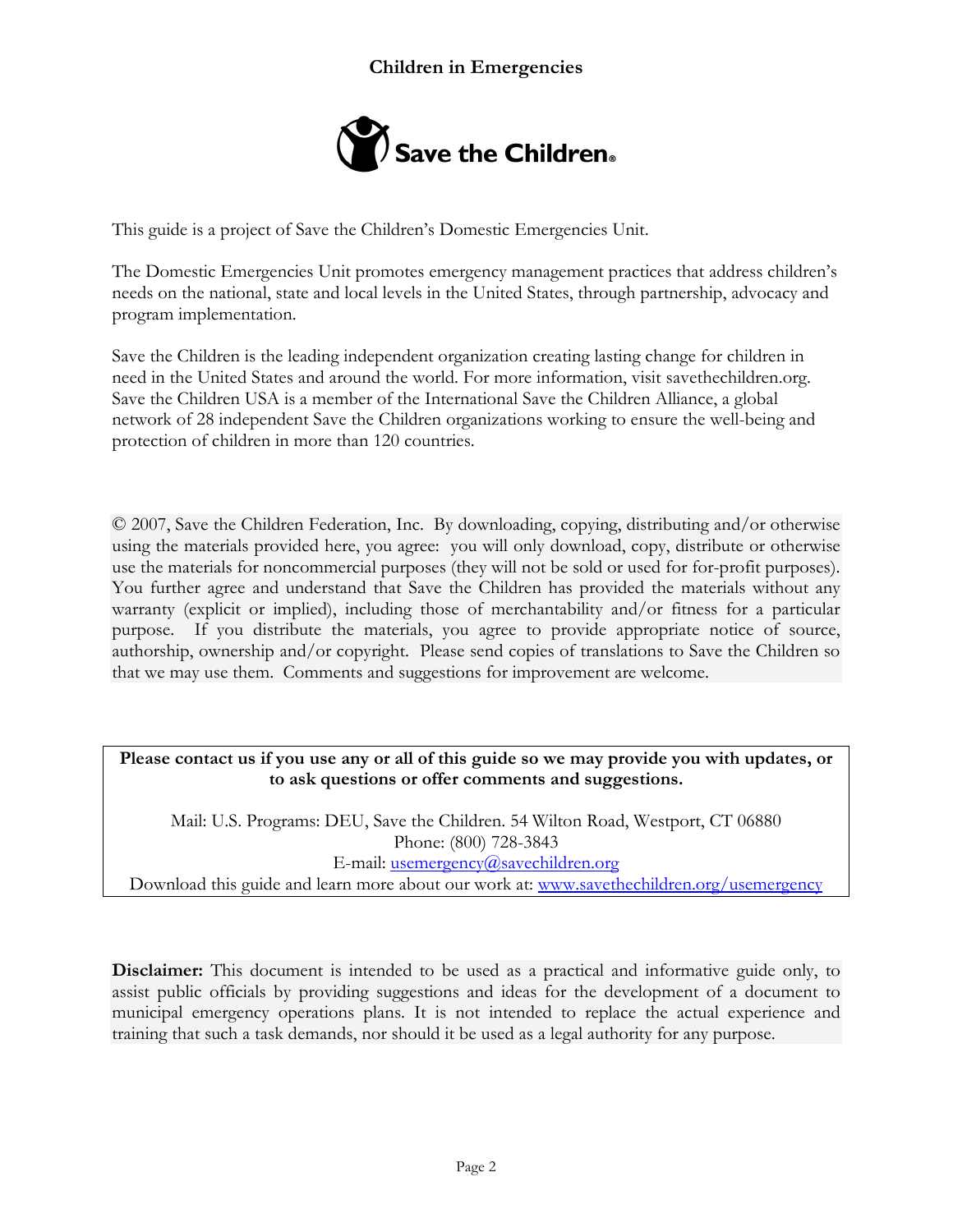# **Contents**

| What Emergency Management Measures Can Be Taken to Address the Needs of Children?8          |  |
|---------------------------------------------------------------------------------------------|--|
|                                                                                             |  |
|                                                                                             |  |
|                                                                                             |  |
|                                                                                             |  |
|                                                                                             |  |
|                                                                                             |  |
|                                                                                             |  |
|                                                                                             |  |
|                                                                                             |  |
|                                                                                             |  |
|                                                                                             |  |
|                                                                                             |  |
| Appendix 8: Registry Information from Schools, Child Care Centers and Other Facilities that |  |
|                                                                                             |  |
|                                                                                             |  |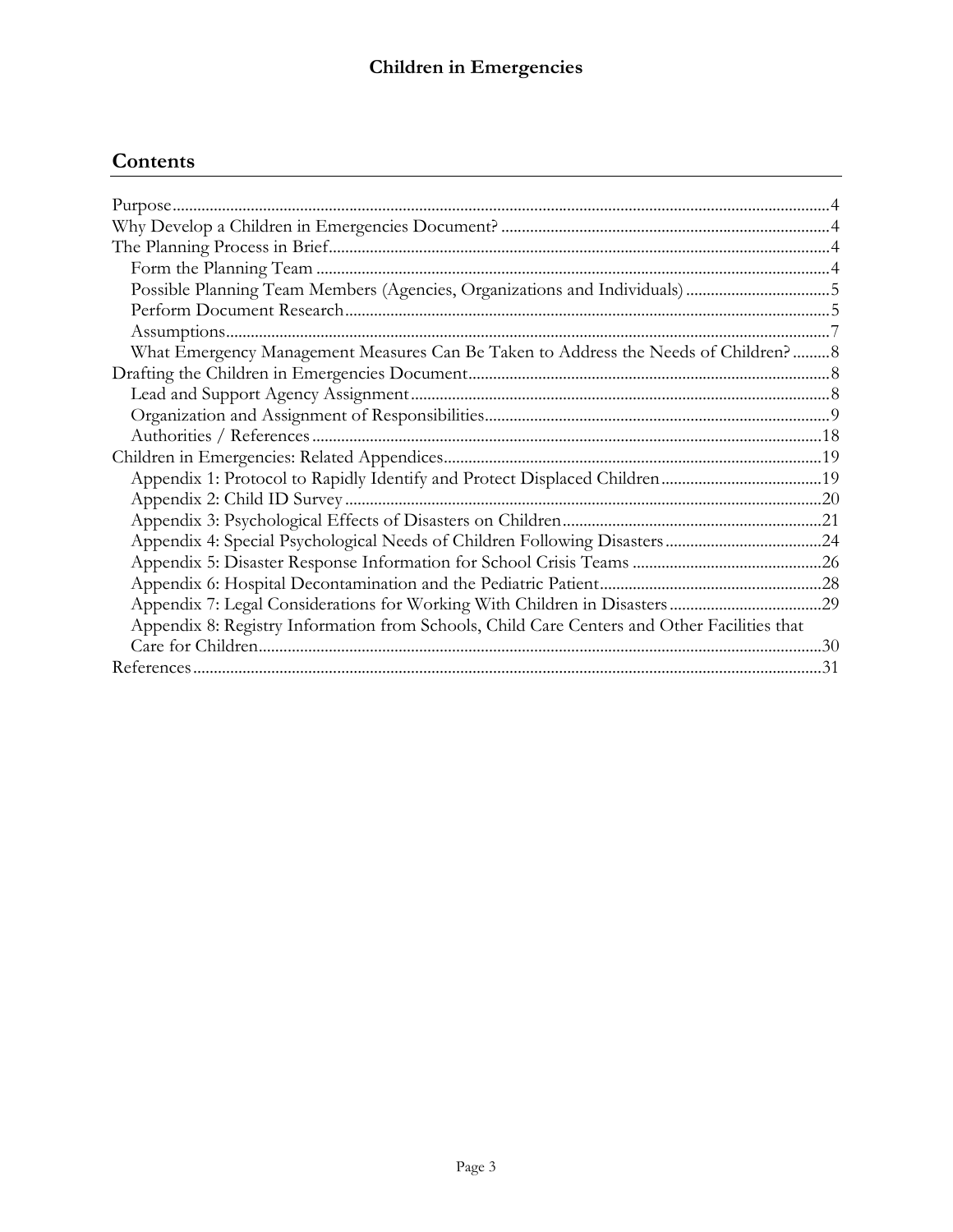# Purpose

This guide was created to help local and state emergency managers/coordinators in their efforts to develop and maintain a Children in Emergencies supplemental document to the community's standard Emergency Operations Plan (EOP) that addresses the special needs of children. This guide is meant to drive the active planning process, not to take its place. There is no single format that can adequately fit every community – developing this capacity is both the legal and the moral responsibility of the community leaders themselves.

This Guide is intended primarily for use by personnel responsible for the development and maintenance of the community's EOP in local emergency management agencies. It is strictly a guide. It establishes no requirements and its recommendations may be used, adapted or disregarded.

# Why Develop a Children in Emergencies Document?

Children (0-18 years of age) are a highly vulnerable segment of the population in times of disaster. Under normal conditions, there are components at the governmental, private and non-profit level which together form the networks on which children depend to support their development and protect them from harm. In addition to these systems, children fall under the supervision of their parents, guardians and/or primary caregivers. Once a disaster occurs, however, most or all of these foundations in a child's life may suddenly collapse. The child care centers and schools to which they were enrolled may be damaged, destroyed or used for shelters. Their parents or guardians may be stretched between caring for the needs of their children and addressing the needs of the whole family's recovery. The child victims, who are generally incapable of managing their own needs, can suffer disproportionately and may fall behind their peers in development and education. Additionally, the physical and psychological damage sustained by children can far outweigh the same effects inflicted on fully-grown members of society, often requiring years of physical, psychological and other therapy to address.

# The Planning Process in Brief

#### Form the Planning Team

The planning team for the development of the Children in Emergencies document should be drawn from various groups that have a role or stake in the emergency response needs of children. The list below is by no means to be considered all-inclusive. Nor is it necessary for every community to involve all of these positions in its effort – the key to forming a planning team is for the planning coordinator to ensure that membership represent an accurate cross section of the organizations involved in the jurisdiction's emergency response effort as it relates to children, parents, guardians and pregnant women.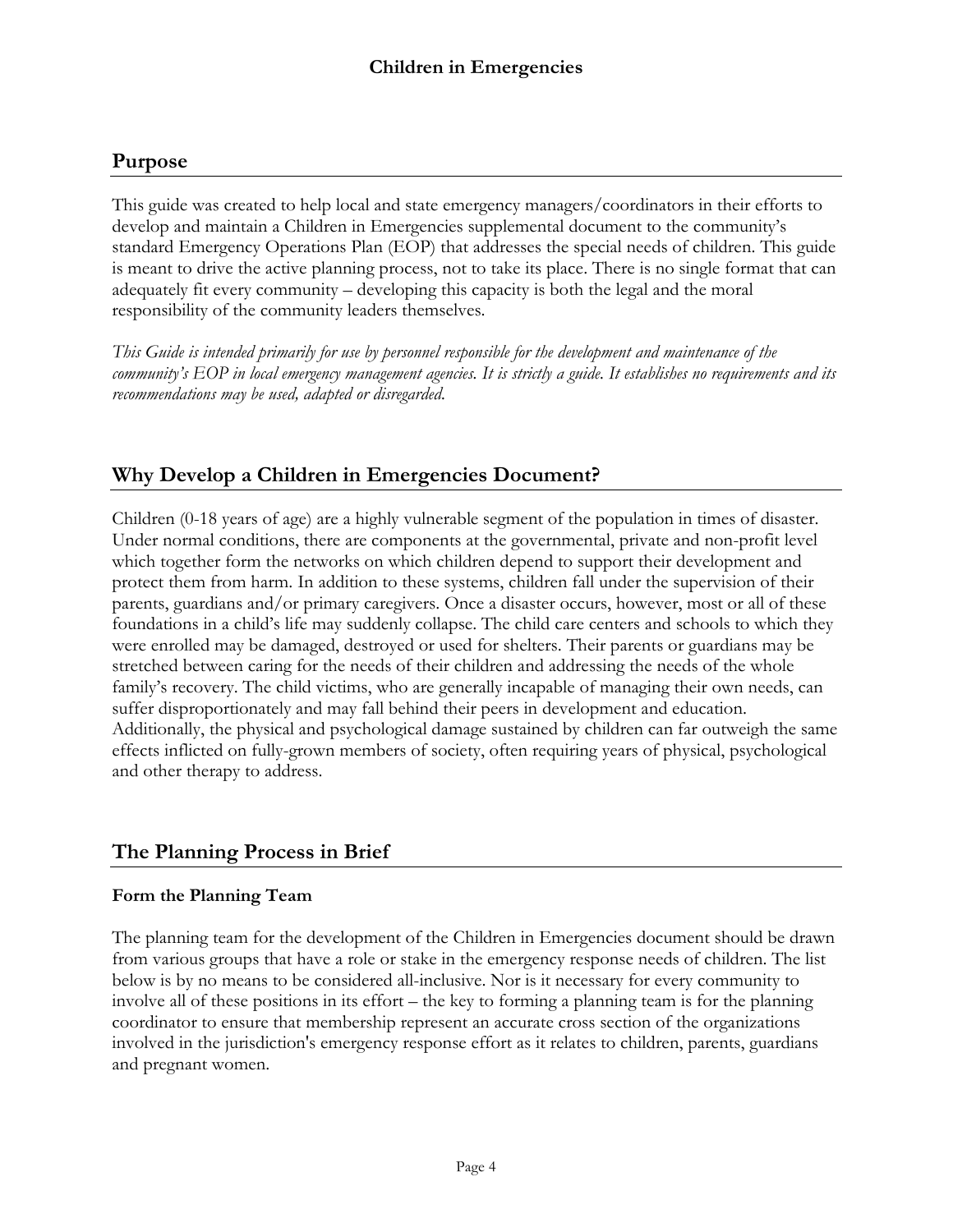#### Possible Planning Team Members (Agencies, Organizations and Individuals)

- The Office of the Chief Executive
- Emergency Services (law enforcement, fire/rescue and EMS)
- Emergency dispatchers
- Public health and safety officials
- Social service agencies and volunteer organizations (including a children's services agency)
- Area hospitals (children's and general)
- Urgent care providers
- Suppliers of equipment and materials for the educational, health, hygienic and nutritional needs of children
- Pediatricians
- Educational administrators/Superintendent of schools
- Teachers' organization leaders
- Child care association representatives
- Public Information Officer (PIO)
- Local media
- Jurisdiction's legal counsel
- Emergency managers and agency representatives from neighboring jurisdictions (to establish mutual aid agreements)
- State and/or Federal representatives, as appropriate
- Mass care coordinator and mass care facility managers
- Parent and guardian organization representatives
- Other organizations or agencies involved in the care of children or child/family recreation (e.g., community recreation department, child care licensing agency)
- Organizations managing transient populations that include children (hotel associations, tourism boards)
- Mental health agencies
- Poison control centers
- Social service agencies
- Local Emergency Management Planning Committee (LEPC) members
- Faith-based groups and churches
- School nurses
- Courts (as needed)
- Community zoning officials

#### Perform Document Research

Once the planning team has been established, the team should begin by assessing all of the information that is available as a result of the Basic EOP development, including (most importantly) the hazard risk assessment, the base map of the community and the inventory of emergency management resources available both within and outside the community.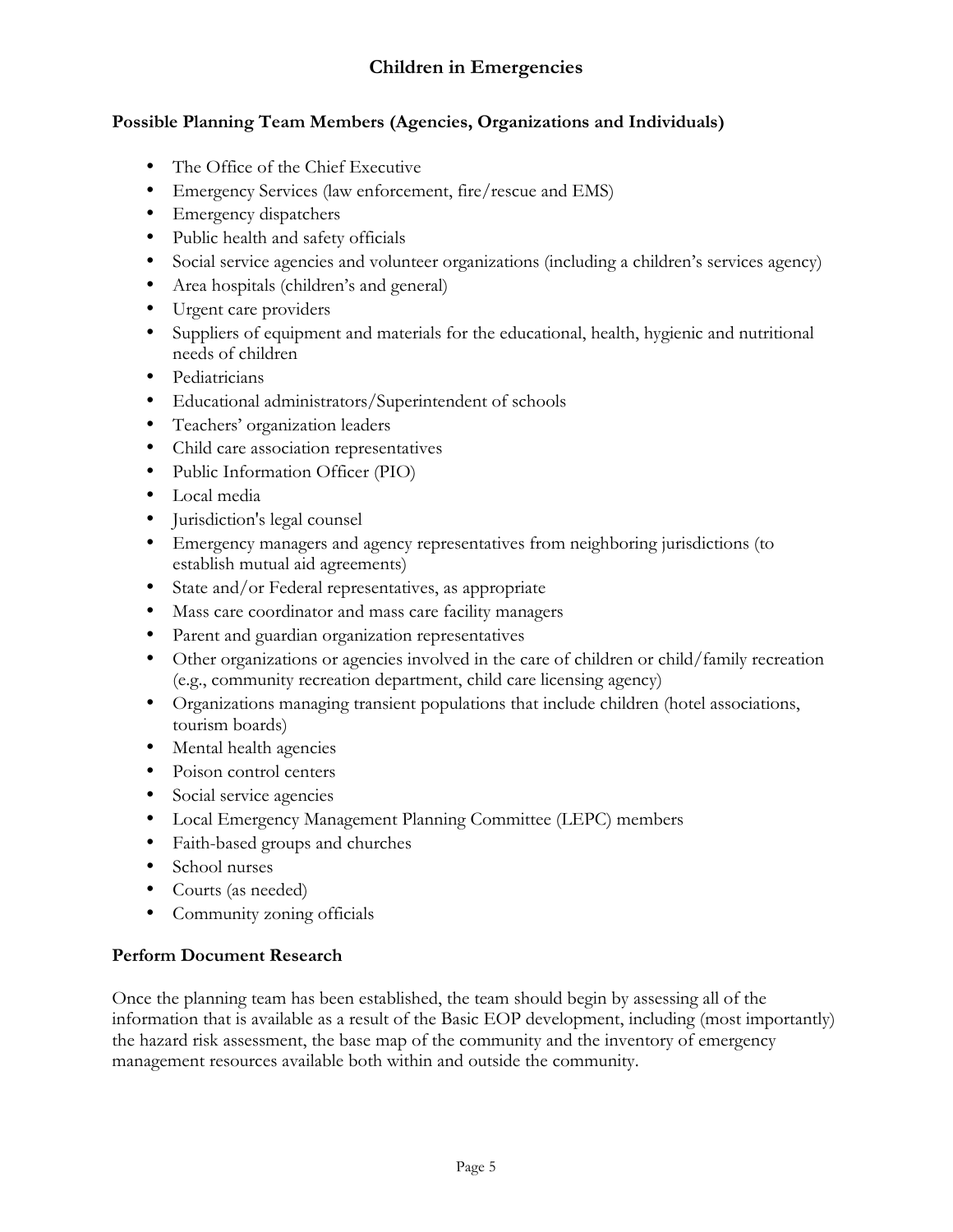In addition, the planning team may need to gather information that provides them with insight into the following:

- Statutory authorities (laws, regulations, statutes and other legal information) relating to the emergency care of children in the community
- Base map of the community, upon which all child care facilities are located (e.g. schools, child care centers)
- Population and demographic information for all children in the community
- Number of special needs children in the community and information regarding the kinds of need and the facilities available to attend to those needs
- Community school system information, including:
	- o Name, address, and contact information for each school
	- o Number and age of students in each school
	- o Each school's status as a community shelter (or shelter for neighboring community)
- Child care information, including:
	- o List of community child care facilities, including business names, addresses and contact information for each facility
	- o Capacity of each facility
	- o Viability of each facility to provide emergency shelter
	- o Number of children enrolled in each facility
- Hospital and health care information
	- o Name, address and contact information for each
	- o Number of pediatric beds in each facility
	- o Number of pediatric physicians in the hospital system
	- o Hospitals in neighboring jurisdictions willing to accept pediatric casualty overflow (including all information above)
	- o Name and contact information for all private pediatricians in the community
- Mass care shelter information
	- o Shelter administrator name
	- o Shelter address and other pertinent information
	- o Shelter capacity for children
- Non-Governmental Organizations (NGO) information
	- o List of child-focused NGOs operating the community (disaster and non-disaster related)
	- o Contact information and area of focus
- Transportation information
	- o Inventory of vehicles that would be used to transport children during an evacuation or following a disaster
	- o Status of child-safety devices or capacities of the vehicles
	- o Address and contact information for transportation providers
	- o Probable evacuation routes and plans for facilities serving/housing children
- Resource Database
	- o List of suppliers who can provide emergency supplies and equipment related to the care of children (diapers, wipes, formula, feeding implements, etc.), including address and contact information
	- o Inventory and pricing information for relevant supplies and equipment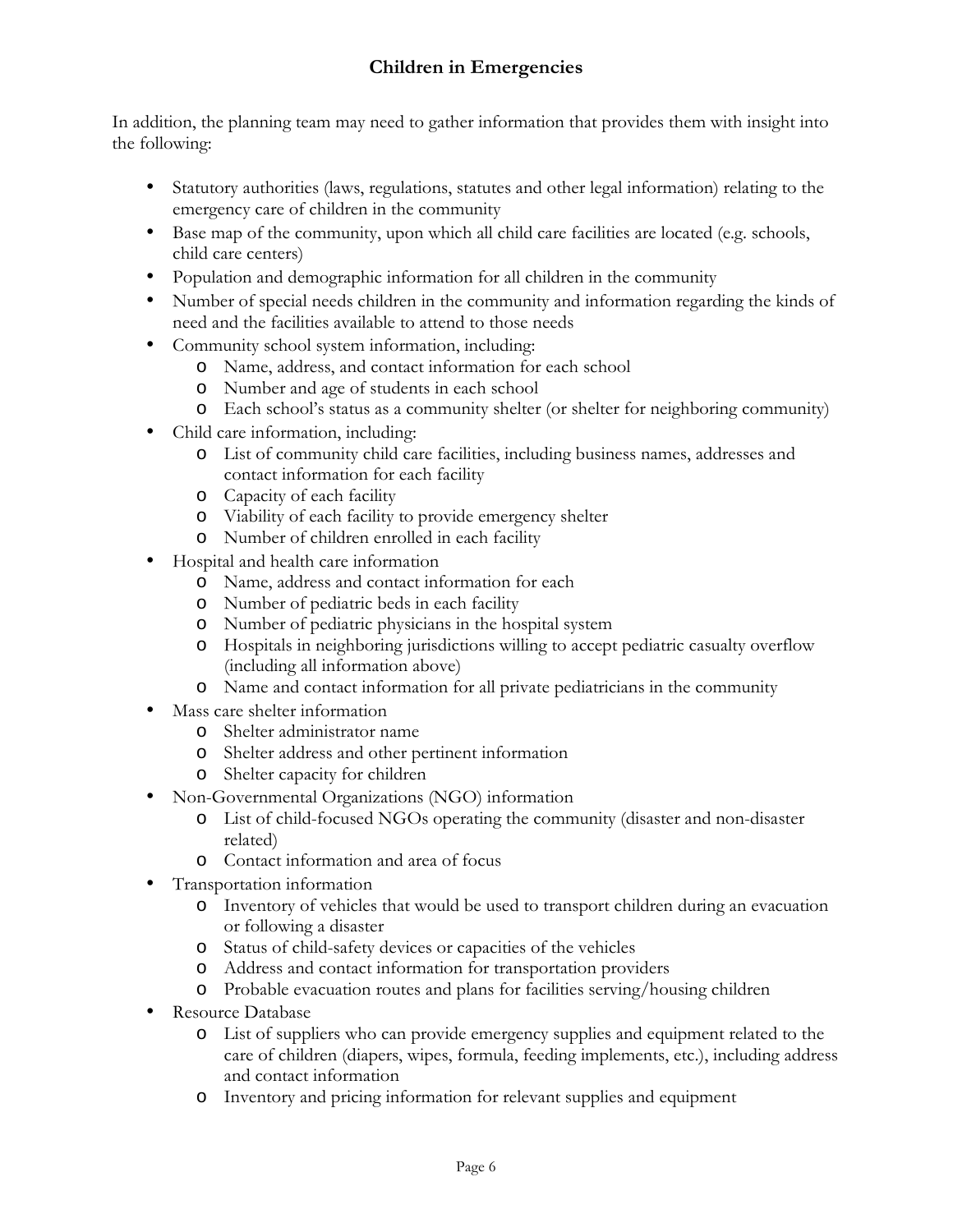- Emergency management information
	- o Equipment, supplies and facilities that meet the emergency needs of children
	- o Information regarding emergency services staff training in pediatric emergency response
	- o Available courses within and outside the community that focus on pediatric emergency management
- Psychosocial (emotional support) information
	- o Name and contact information of community pediatric psychologists
	- o Name and contact information of school social workers
	- o Name and contact information of local experts on child development
- Hazard Information
	- o Community risk as it relates to children, the facilities housing/serving them and neighborhoods where there are notably higher densities of children
	- o Mitigation options available to minimize the risk to children and facilities housing/serving them

With proper planning and guidance, emergency management agencies can minimize the risk faced by the community's children. Children, families and those tasked with the care of children (teachers, child care centers, etc.), can all take action before disasters occur to prepare for and mitigate their effects. Response and child-stewardship organizations that are most likely to assume the role of protecting children in the immediate aftermath of a disastrous event can be equipped for and provided with proper training to manage the specific needs of this special population. And the community can plan for the specific needs that children will have in the longer-term recovery phase, when these vulnerable lives are gradually brought back to normalcy.

#### Assumptions

The following list of assumptions is provided only to present examples of the kinds of assumptions that a planning team's efforts may be based on. For any given community these assumptions may or may not be true:

- Children whose parents or guardians are present will remain under parental guardianship or under the care of the legal guardians
- The location of the community's children during the school year and during regular school hours is predictable as determined by the department of education and the individual educational facilities
- Outside of regular school hours, the location of children is dictated primarily by families and social networks
- Parents' and guardians' primary concern during times of emergency or disaster will be to locate and collect their children
- Many providers of children's care, including child care and home care employees, teachers, camp counselors and others, will be affected by major disasters themselves. Their primary concerns at this time may be the whereabouts and safety of their own families
- Institutions normally tasked with the daytime care of children, including schools, child care centers and others, are likely to be closed during and following a major disaster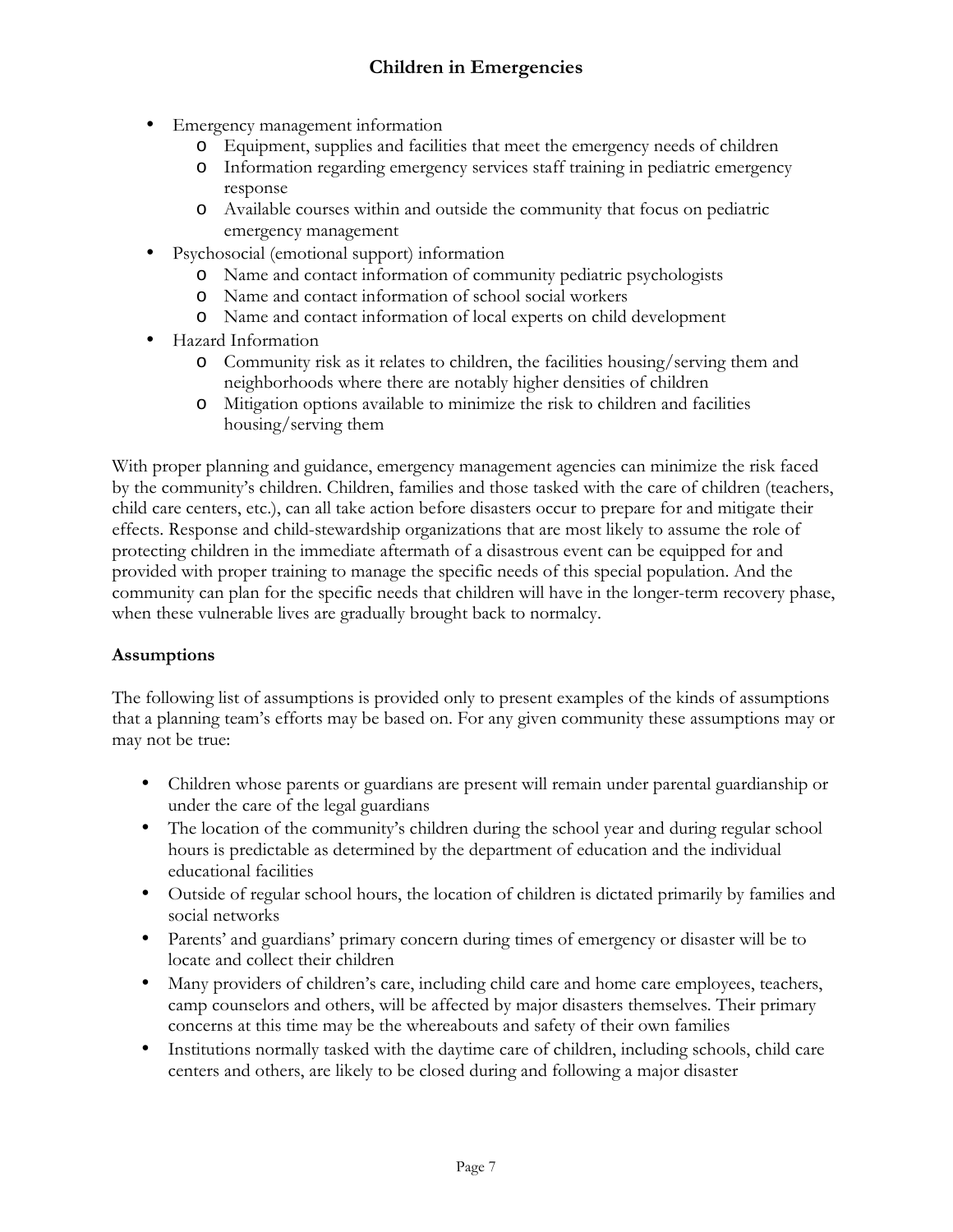- In events where there are numerous injuries or fatalities sustained by children, local pediatric providers and institutions will be quickly overwhelmed
- In certain disasters, children will be required to shelter in place with their families, such as pandemic flu or bioterrorism
- In certain disasters, children will be required to shelter in place at daytime care facilities, including schools and child care centers
- Transient children, including the children of tourists, travelers passing through the community, patrons of local businesses and others, may require additional help related to guardianship, especially when parents or guardians are not present
- All schools and many private child care and educational facilities maintain internal emergency operations plans of their own to address the needs of children, although these plans are applicable only while children remain in their care
- Catastrophic disasters may overwhelm the capacity of local facilities to deal with pediatric needs, including medical care, emergency care, special diets, sheltering arrangements and supervision
- Until children are moved from the grounds of a school or child care facility or until assistance is requested from the office of emergency management, children will remain under the care of the school or child care facility administration.

# What Emergency Management Measures Can Be Taken to Address the Needs of Children?

There is no definitive list of needs that apply to every community. Rather, this information is generated by the planning team. Each community should already have a person or organization dedicated to these tasks on a daily basis. Ideally, the planning team will include this person or group(s) and identify their role(s) in emergencies.

It is only after a planning team has determined the needs of children in the community that it can begin to determine what actions may be taken (and what actions are feasible) to address the needs and to reduce the vulnerability of children. The following lists provide examples of actions that may be considered by the planning team when developing a document to meet the needs of children in emergencies. This list is by no means complete.

# Drafting the Children in Emergencies Document

The following section provides guidelines on how a Children in Emergencies document may be developed by a local community. Each section is described, often with examples of information that may be included. It is in no way prescriptive, recognizing that every jurisdiction is unique in its resources, concerns and needs. Developing a document is a process that relies on the experience and knowledge of the planning team and is driven by their desire to address the needs of children.

# Lead and Support Agency Assignment

# Lead Agency

A document may have a designated lead agency within the local government. This agency is responsible for managing the development of capabilities relative to the specific function described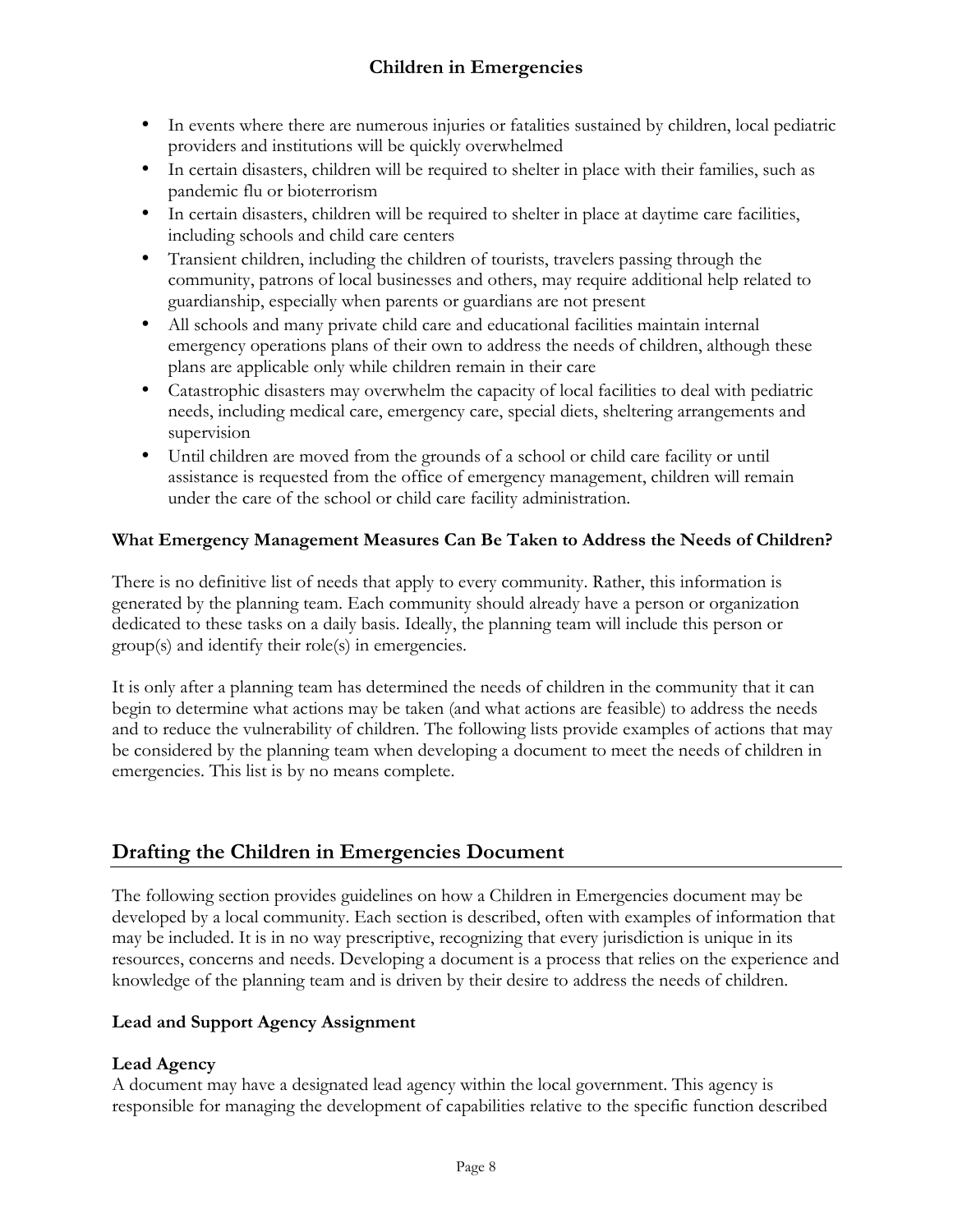and for the direction and control of this function when the document is activated. Selection of the lead agency should be based on the applicability of the function to the agency's central mission, the agency's ability to mobilize the necessary support and resources as described in the document, and the agency's willingness to assume the responsibility of such an appointment.

#### Support Agencies

Each document may also have one or more support agencies drawn from both within and outside the local government structure (including the private sector). These agencies are tasked with providing resource or logistical support to the operation of the document when activated.

#### Organization and Assignment of Responsibilities

This section describes the responsibilities of tasked individuals and organizations to provide for the special needs of children in emergencies, and it illustrates the actual organizational structure of the disaster management function. It is necessary to include a detailed list of the actual organizational titles (to ensure the continuity of the plan, planners should always use only the titles, not the names, of the officials currently holding positions) that will be involved in the response to a disaster. To each of those roles, the actual responsibilities assigned to the person filling that role are listed, with information dictating how and when those responsibilities are carried out if applicable. In certain cases, there are responsibilities that require the involvement of several actors, and in such cases this section stipulates primary and supportive designations to clarify leadership.

Examples of the officials that might be tasked in a Children in Emergencies document and some of the responsibilities they may be tasked with are presented in the following list. This list is only an example and not a recommendation of what responsibilities should be included or what local agency or official should be held responsible.

#### Chief Executive Official

- Establish a Government Liaison position for children in disasters issues
- Provide information to the public on the need to take care of children during the disaster

#### Emergency Manager

- Form and foster community partnerships that help to manage children's issues in disaster response and recovery
- Mitigate known disaster vulnerabilities at schools, child care centers, camps, sporting venues and all other facilities where children congregate
- Educate families on methods to mitigate the disaster risks to children
- Provide families with guidance on home disaster preparedness and encourage families to develop family disaster plans
- Develop a program to educate children about disaster response, including what to do if they are separated from their parents or guardians or if they require rescue
- Establish an Emergency Operations Center (EOC) Children's Issues Coordinator
- Develop systems, protocols and points of contact for sharing information on children between the office of emergency management and facilities that care for children prior to incidents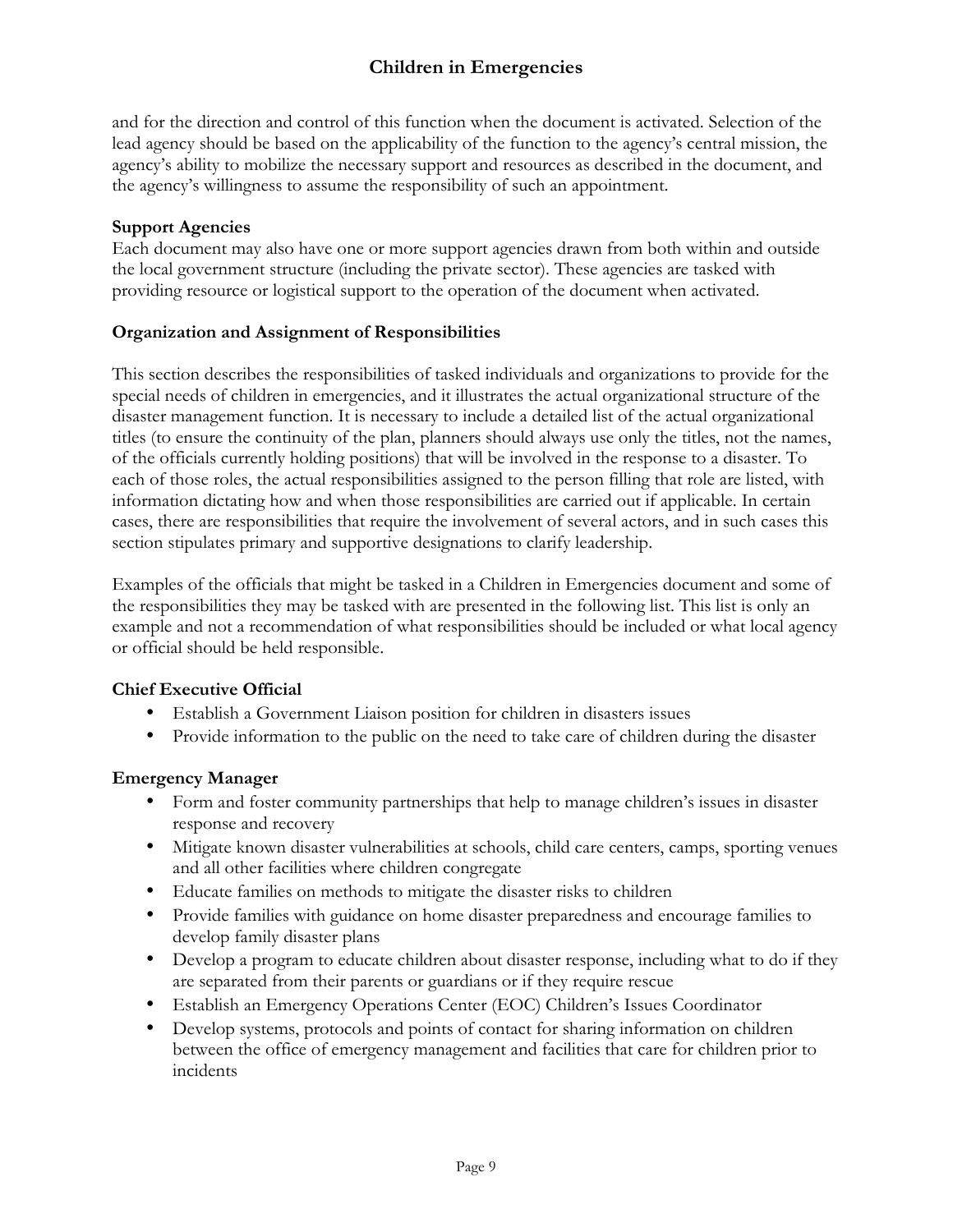- Develop systems, protocols, and points of contact for sharing information on children between the office of emergency management and facilities in the care of children with the Children's Issues Coordinator
- Develop systems for identifying responders certified to work with children (such as a "badging" system)
- Develop a system for collating and disseminating all tracking information on children (as provided by facilities that care for children, including hospitals)
- Encourage the use of the NOAA All-Hazards radio system that provides early warning to facilities that care for children (schools, child care centers, recreational programs)
- Assist all facilities that care for children with planning for shelter-in-place scenarios
- Provide guidance or assistance to facilities that care for children about evacuation planning and procedures
- Include pediatric health care facilities (e.g. children's hospitals, pediatric emergency departments and pediatricians' offices) in all aspects of emergency planning and preparation
- Establish agreements with organizations and agencies (government and nongovernmental) who will address the special needs of children following a disaster in the community
- Ensure that all facilities that care for children conduct Continuity of Operations Planning and are prepared for the sudden loss of community services.
- Assist child care facilities and schools in their efforts to develop on-site emergency operations plans
- Integrate schools and child care facilities into local disaster plans, with special attention paid to evacuation, transportation and reunification of children with parents or guardians and incorporate the Incident Command System at these facilities
- Incorporate children into the community donated goods plan (e.g., diapers)
- Conduct drills with federal, state and regional/local emergency managers that include pediatric victims or a majority of pediatric victims in various circumstances (e.g., in schools, child care facilities, school buses, etc.) to adequately test the capacity of the system to handle pediatric patients
- Include child safety and security issues in all drills and exercises
- Conduct disaster exercises and drills at facilities that care for children, in partnership with emergency services
- Include sufficient proportions of pediatric victims and child-related scenarios in all regional disaster drills and actively involve the major pediatric care providers within the community (e.g., children's hospitals, pediatric societies, child care centers, schools)
- Activate the Children in Emergencies document
- Monitor the emergency response needs of children
- Create and distribute situation reports on the status of children affected by the disaster
- Conduct a community-wide, child-focused damage and needs assessment
- Ensure that all emergency vehicles and teams are supplied and re-supplied with childappropriate equipment and materials
- Assess emergency management needs relevant to children's issues at all facilities that care for children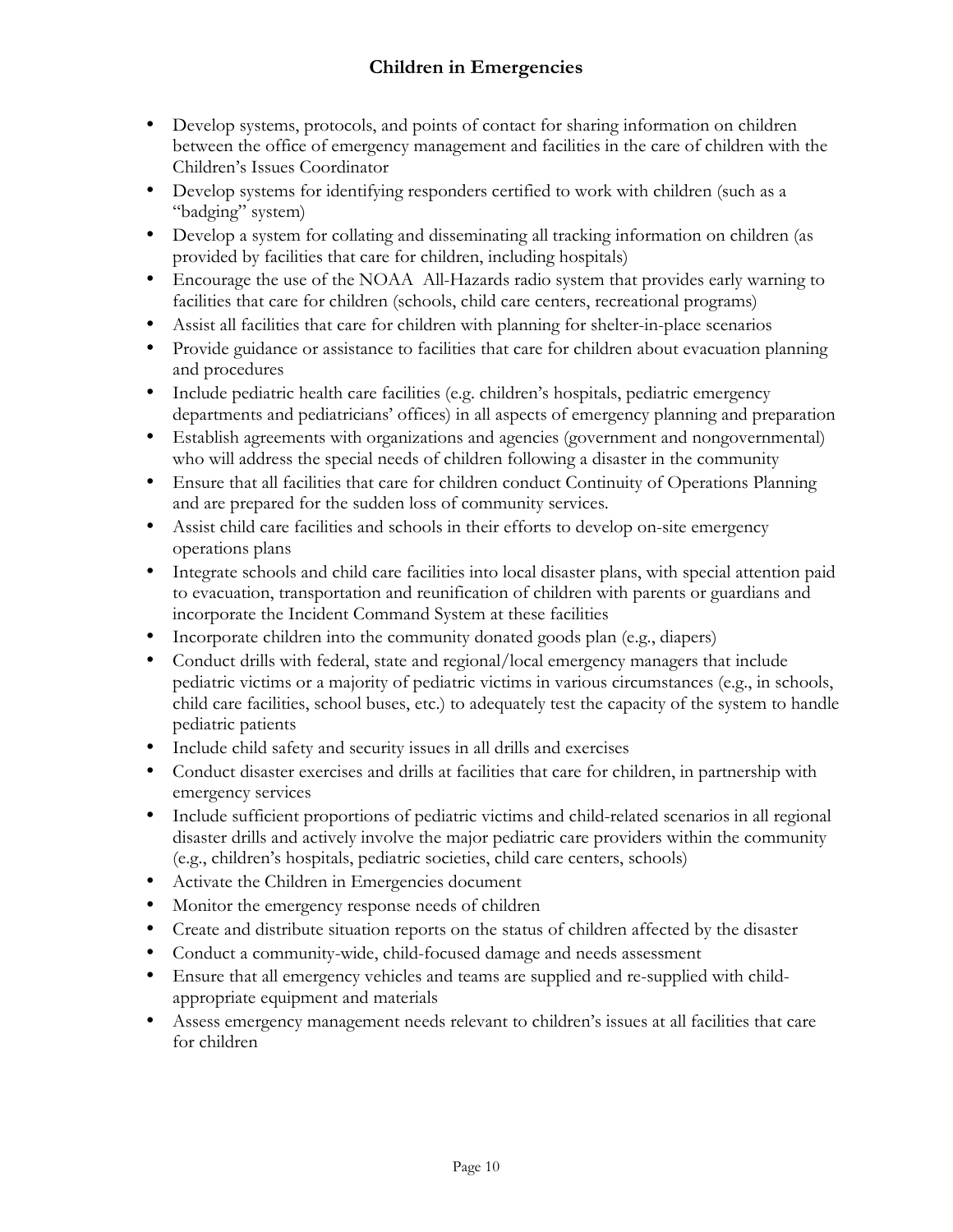#### Children's Issues Coordinator (EOC)

- Enact badging, credentialing and background check systems for anyone who will be working primarily with children
- Track all affected children, including those who are evacuated, sheltered at offsite locations, hospitalized or sheltered in place
- Track all children who are sheltered in place and assist the sheltering facilities in providing for the needs of those children
- Develop an accountability system to identify and track the movement and location of children within evacuation effort
- Map all facilities where large numbers of children are likely to congregate, and develops plans to safely evacuate them in the event of a rapid-onset emergency
- Track all evacuated children (in conjunction with the Transportation Coordinator) and provide a central repository of this information for concerned parents, guardians and family members
- Ensure that the needs of special needs children are met during evacuations

#### Transportation

- Confirm and log the availability of vehicles suitable for the transport of children and able to withstand many of the consequences of disasters (snow, water, heat, etc.) within the community
- Ensure that vehicles equipped to transport children are available for evacuation and transportation during the disaster response and recovery phases (e.g., vehicles with child restraint devices)
- Provide orientation for all evacuation and disaster transportation personnel on the special safety and security needs of children
- Track all evacuated children (in conjunction with the Children's Care Coordinator) and provide a central repository of this information for concerned parents, guardians and family members
- Ensure that *all* individuals transporting children have passed background checks

#### Mass Care

- Develop an accountability system to identify and track the movement and location of children within community shelters and children sheltered in place at congregation points (e.g., child care, school)
- Develop systems that will ensure that security exists for unattended/ unsupervised adolescents in shelters and other facilities in that care for children in emergencies
- Ensure that shelters are stocked with or can obtain emergency food, water and nutritional supplements appropriate for children of all ages and feeding implements for children of all ages (including bottle-fed infants and infants on introductory solid food diets)
- Develop a list of sources or providers of child-specific food items in the community and a system to deliver appropriate and ample stocks of these items to facilities that are likely to need them in an emergency situation
- Establish pre-disaster agreements between facilities that care for children and mass care organizations that determine which shelters children will be brought to in emergencies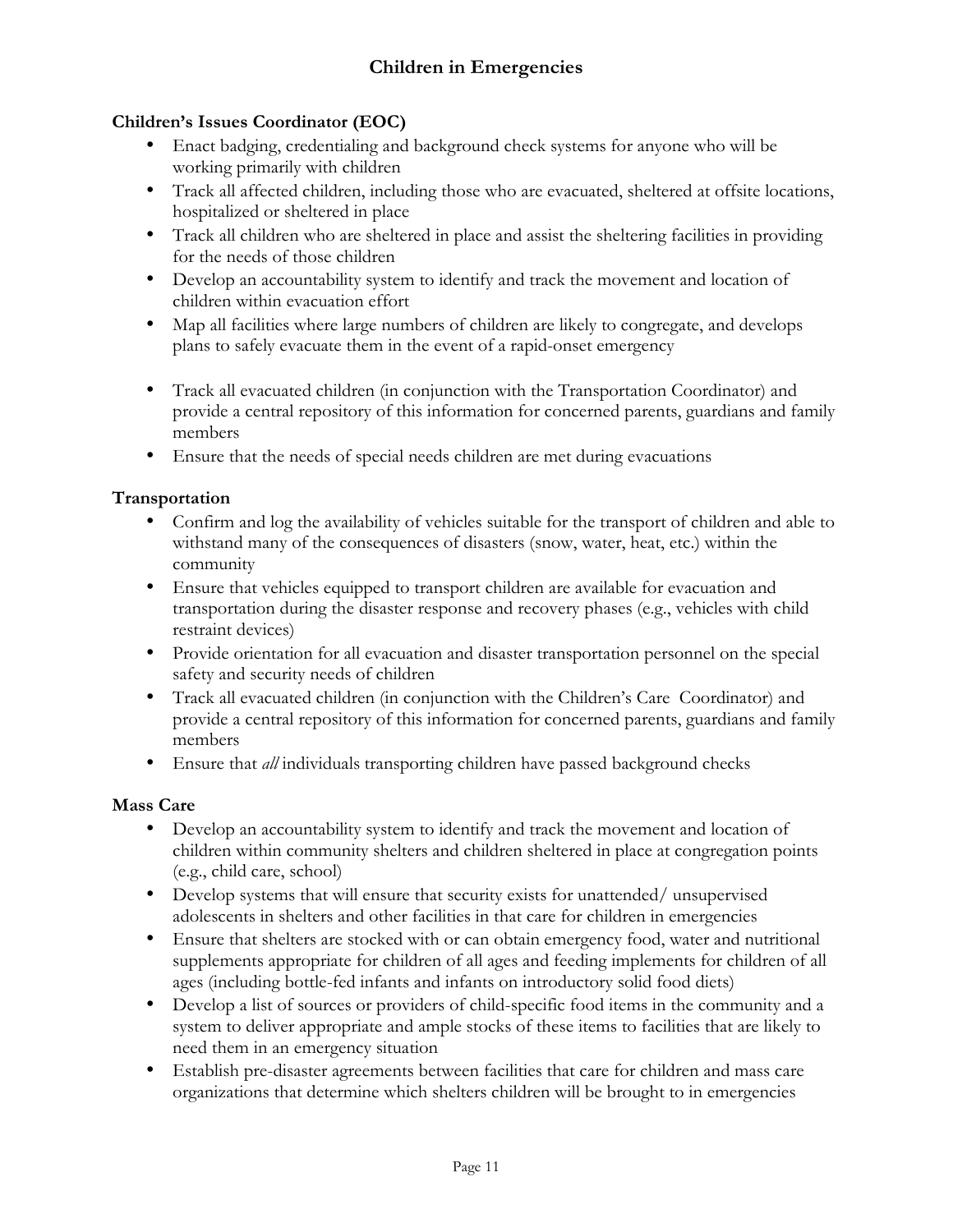- Develop policies on the responsibilities of parents and guardians within shelters
- Establish child-safe storage for cleaning and disinfecting equipment in shelter locations and other locations where children may congregate following disasters
- Establish hand hygiene procedures, adequate sinks, and stockpiles adequate amounts of soap and paper towels
- Develop protocols for diapering in shelters
- Develop protocols for cleaning toys and other shared implements (such as toilets, changing stations, feeding areas, etc.)
- Provide secure transportation within the shelter and the medical care and resources systems (including appropriate official supervision of and accountability for unattended children)
- Track all child-specific information at activated community shelters and report to EOC as required
- Establish routines for children in shelters to foster a safe, calm, nurturing and normalizing environment
- Allow opportunities for children to play and socialize with other children

#### Superintendent of Schools

- Establish partnerships with all outside groups that will have an impact on your schools during *and* after an incident
- Become involved with the communities emergency operations planning process
- Utilize internal resources to network externally and assist in the districts emergency planning (e.g. school nurses liaison with public health sector, school psychologist/social worker with local mental health resources)
- Establish pre-disaster agreements between schools and/or facilities to temporarily house children until they can be released to parents/guardians
- Conduct shelter in place planning and drills at schools
- Develop plans for contacting or notifying parents and guardians
- Involve parents and guardians in school-based disaster planning efforts
- Conduct disaster drills in schools
- Plan with local community groups how to place children who have not been picked up after a local disaster
- Develop plans for establishing instant classrooms (including staff, supplies and appropriate curricula) within close proximity to shelter locations, in the event that schools are damaged, destroyed or converted into community shelters
- Develop plans for the replacement damaged or destroyed educational materials
- Ensure that all students' educational records are backed up in a safe, offsite location
- Incorporate materials on the hazards that affect the community in regular curricula
- Plan for the replacement of teachers and child care staff that will leave to deal with their own disaster consequences
- Provide temporary replacements for educators who have been affected by the disaster
- Assist educators in returning to work, and have a system in place to recruit and hire additional staff as needed
- With the district social services office/coordinator, provide training for educators in supporting children facing stress and the signs of potential more serious psychological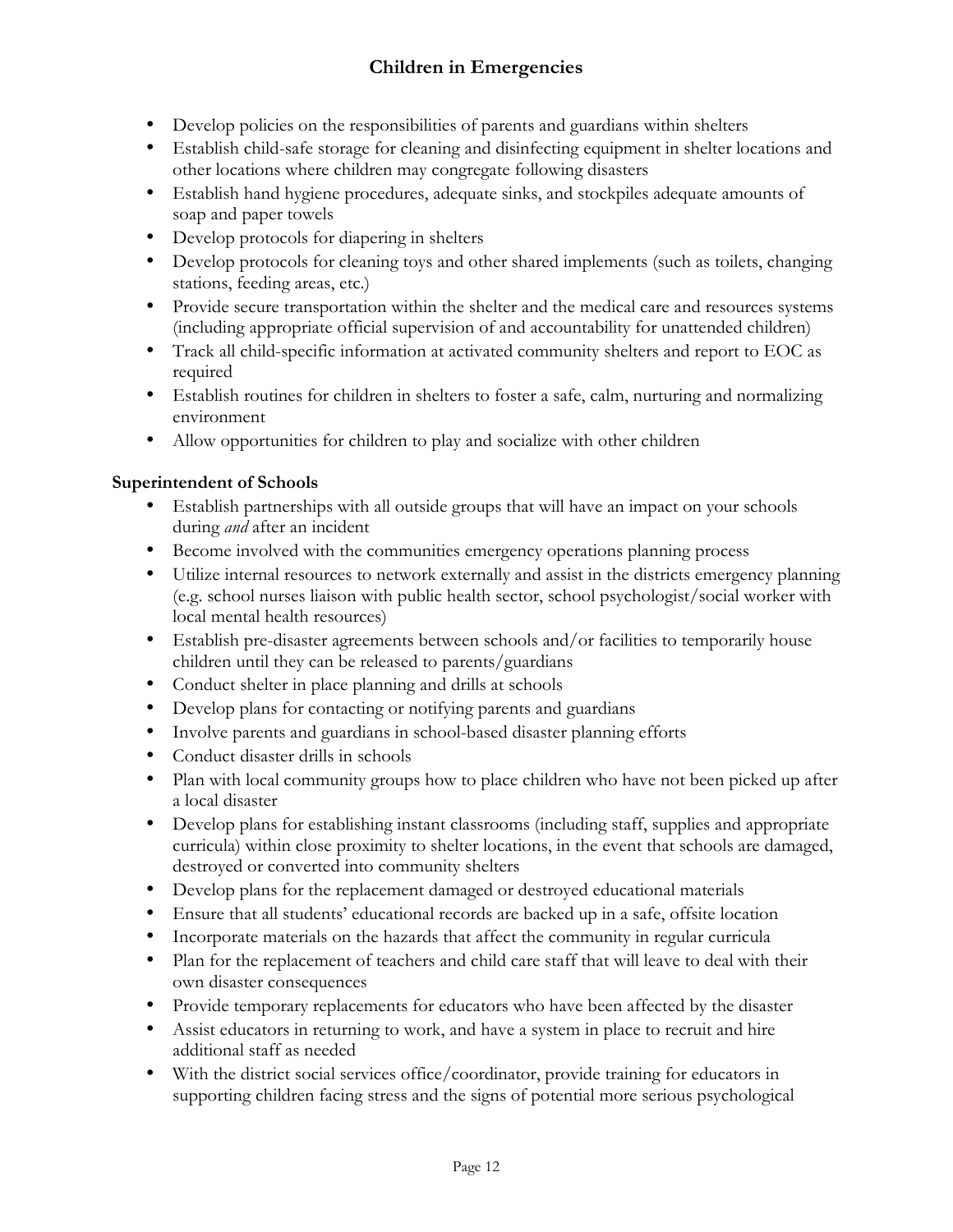problems, including anxiety, depression, behavioral problems, and Post Traumatic Stress Disorder (PTSD), and appropriate responses and referrals

• With the district social services office/coordinator, provide support for teachers facing stress

#### Human Services

- Inventory all child care space available both within the community and in surrounding communities, noting the number of filled and empty slots
- Develop plans for establishing "instant/emergency child care centers" in the event that the child care infrastructure in the community is damaged or destroyed
- Plan for the staffing, operation and equipment of child care centers to be established at community emergency shelters
- Work with local law enforcement to develop protocols for the timely reunification of families
- Establish systems for and conduct pre-disaster identification of children (e.g., name tags, other forms of ID), especially for those who are not verbal or who cannot give their own names, a parent's or guardian's name, or other critical information
- Prepare and provide emergency preparedness and response guidance for families of children with special health care and other needs
- Establish child care facilities at all community shelters
- Perform an assessment of damages to registered child care and other children's infrastructure components
- Establish instant child care centers
- Assist shelters in establishing child care facilities for sheltered residents
- Assist families of children with special health care and other needs
- Coordinate with the EOC Children's Issues Coordinator to report on the status of child care and other children's infrastructure to the EOC
- Assist child care facilities in forming partnerships to assist each other during a crisis

#### Fire

- Arrange for regular hazard safety inspections of child care facilities and schools and for the provision of structural and nonstructural mitigation advice and assistance as required
- Ensure that emergency vehicles are equipped with rescue equipment suitable for pediatric victims

#### Emergency Medical Services

- Create plans for transporting injured children to hospital facilities outside the immediately affected area, including routes, destinations, vehicles and safety devices (e.g., car seats)
- Equip emergency response personnel and vehicles with adequate supplies of child-safe and child-dosed antibiotics, antidotes and vaccines
- Purchase pediatric emergency response supplies, equipment and pharmaceuticals sufficient for a mass-casualty incident involving children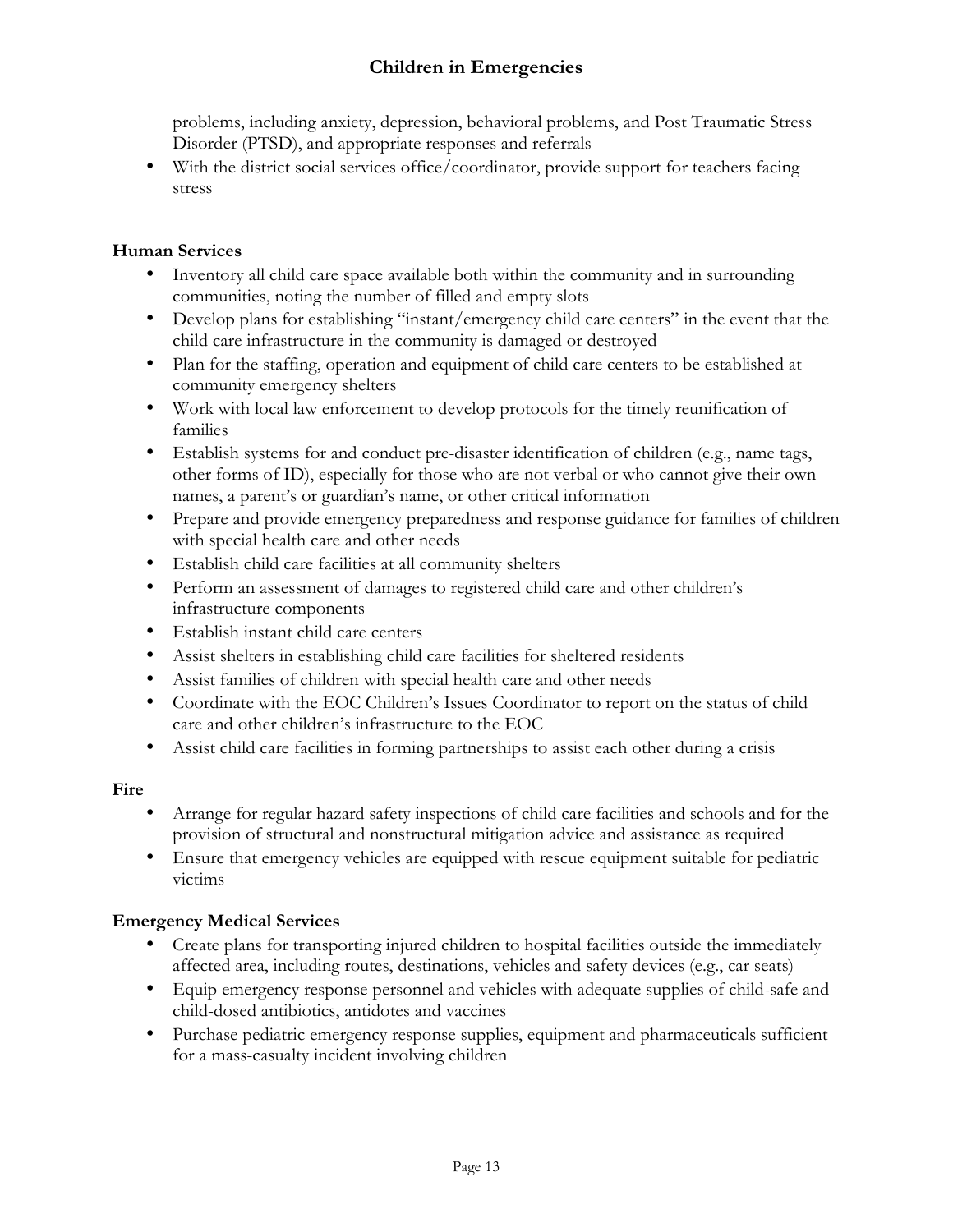- Purchase special decontamination showers that are appropriate for children of all ages (including infants), as well as children without parents or guardians, non-ambulatory children and special needs children
- Make every effort to keep families together within the emergency medical system
- Maintain pediatric pharmaceutical emergency supplies, validating expiration dates regularly
- Provide family-centered emergency care to families with children
- Document all care

#### Hospitals

- Work with Emergency Medical Services to develop an accountability system to identify and track the movement and location of children from the field to hospital release
- All pediatricians and pediatric hospitals should develop and maintain Continuity of Operations Plans (COOPs)
- All hospitals should be prepared to handle a surge in pediatric patients
- Purchase pediatric emergency response supplies, equipment and pharmaceuticals sufficient for a mass-casualty incident involving children
- Make every effort to keep families together within hospitals
- Prepare for pediatric patients (overflow) in general hospitals not accustomed to child patient issues
- Maintain pediatric pharmaceutical emergency supplies, validating expiration dates regularly in conjunction with public health

#### Public Health

- Develop an inventory, including contact information and specialty, of all pediatricians in the community (including those who live in the community but work elsewhere or who are retired)
- Include a detailed pediatric component in any Web- or community-based resource networks
- Provide training to ensure that general emergency practitioners are able to recognize and respond to the needs of an ill or injured child at all levels of care – from the pre-hospital setting, to emergency department care, to definitive inpatient medical and surgical care
- Develop procedures for managing pediatric emergencies at all facilities where care is likely to be provided (in the field, shelters, clinics, hospitals)
- Establish agreements with pediatricians to provide emergency care in the event of a disaster where pediatric emergency care physicians are overwhelmed
- Develop regional mutual assistance agreements to accommodate pediatric victims (with children's hospitals, for example)
- Incorporate poison control centers into emergency medical procedures as a resource and central clearinghouse for toxicological information (including antidotes and contamination procedures that may need to be broadcast to the public in biological or chemical emergencies)
- Provide pediatric disaster-related education to "supplemental response groups" (e.g., school staff, child care personnel, community response organizations, civic organizations, specialty medical services, family practices, hospices, youth organizations)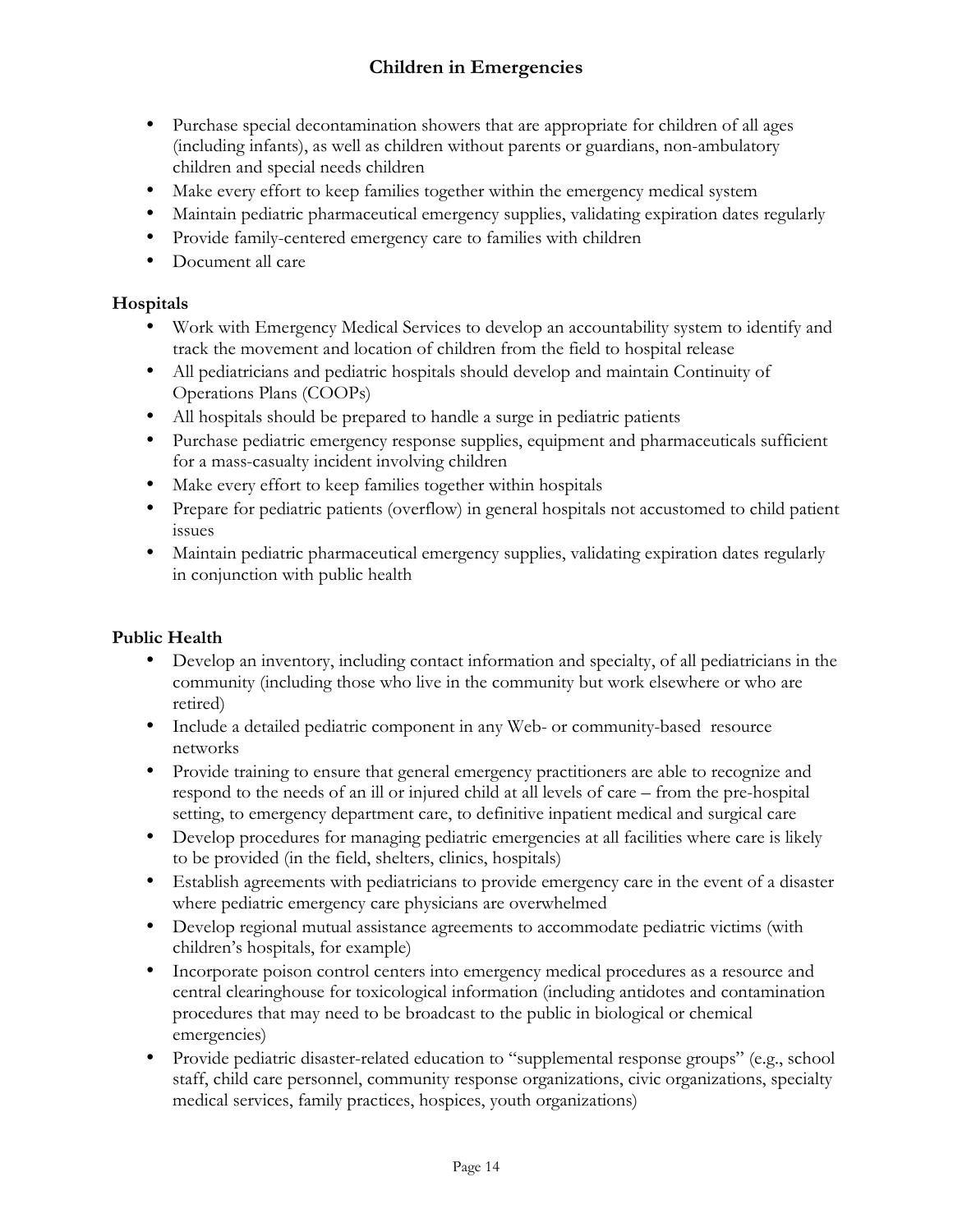- Address the pediatric medical needs of special needs children (dialysis, pre-existing physical therapy, disability-related)
- Provide on-site pediatric emergency and primary health care at emergency shelters
- Maintain pediatric pharmaceutical emergency supplies, validating expiration dates regularly in conjunction with hospitals
- Provide informational resources on pediatric emergency care at emergency response facilities (shelters, emergency services offices)
- Establish continuity of nurturing care for children (care by the same person for children between 0-18 months is considered important)
- Document all care
- Encourage parents and guardians to keep backup copies of children's health records in a safe, secure location in case their physicians' records are destroyed
- Make arrangements for children with special health care needs, including arrangements for child patients on long-term medications
- Monitor child health and hygiene in emergency shelters and provide information and assistance to parents and guardians regarding good child hygiene practices
- Assess needs relevant to children's health prior to, during and after an incident
- Enact ongoing child health screening in shelters to ensure that problems are recognized as soon as possible
- Make medical information resources available to parents and guardians (computers, posters, phone referral lines, etc.) to aid in appropriate use of medical resources
- Provide standardized health care data collection for children at shelters and places where children may congregate
- Identify, track and prevent the spread of illnesses more typical in children, in shelters and among the affected population in general
- Ensure that children requiring medication for ongoing health problems (e.g., asthma) are able to replace lost prescriptions and refill them when necessary
- Isolate sick children within shelters to contain the spread of childhood illnesses
- Establish temporary pediatric clinics for the special needs of children (including well-visits)

#### Mental Health

- Enhance pre-existing children's mental health infrastructure as necessary to handle the surge of need likely to follow a disaster
- Train pediatricians to be able to identify psychological symptoms, perform mental health triage, initiate brief supportive interventions and make appropriate interventions or referrals when necessary
- Provide psychological counseling and care to children during evacuation
- Mobilize the assistance of pediatric psychiatric specialists to assist in the recognition and treatment of pediatric psychiatric trauma and illness
- Perform interventions to minimize pediatric psychological trauma, especially in shelter and school settings
- Incorporate age-appropriate psychosocial interventions into ongoing in-school recovery programs and curricula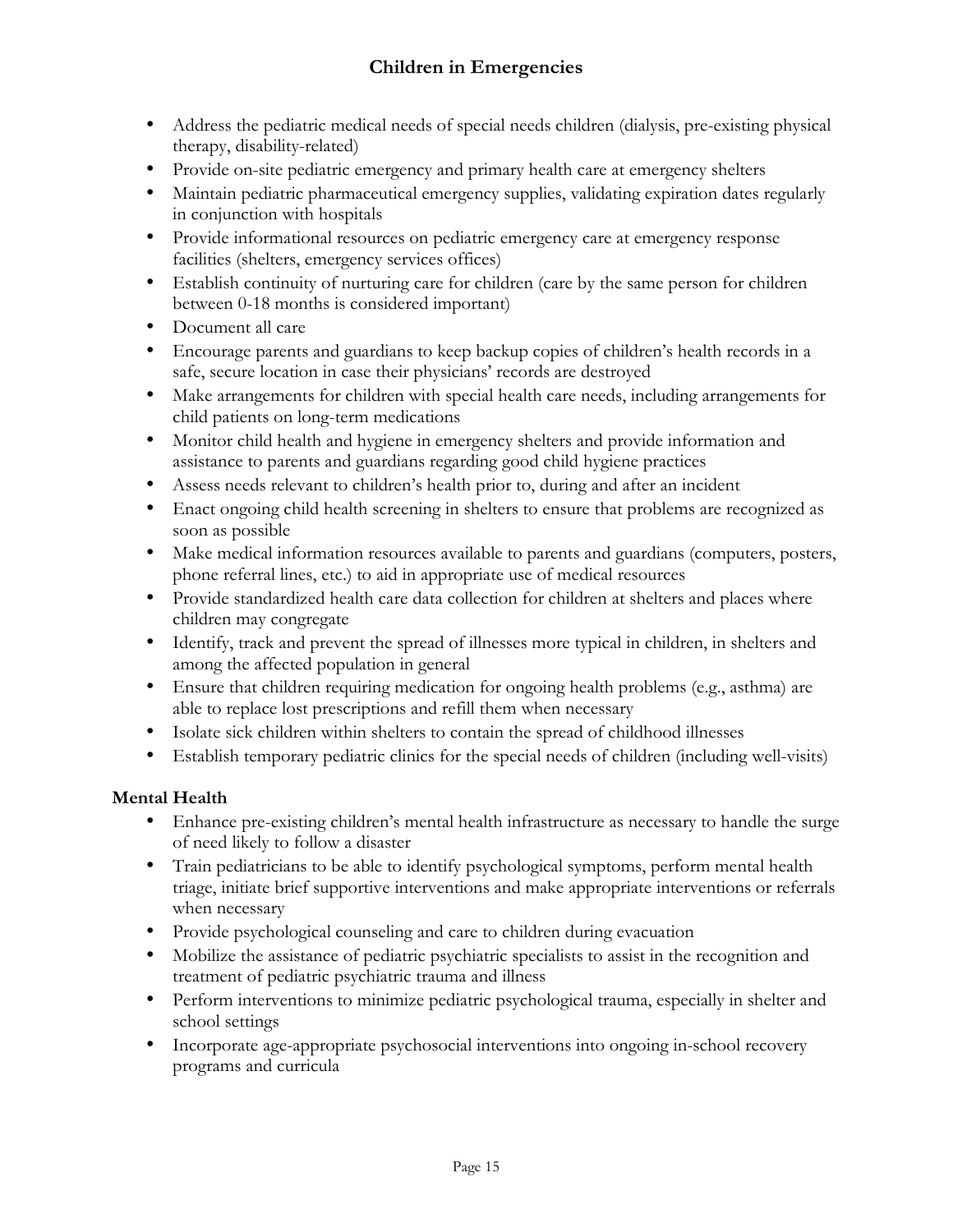- Ensure that children with pre-existing mental health conditions are not excluded from eligibility for mental health care after a disaster or crisis
- Mobilize outreach support teams to go into the community (e.g., schools, child care centers, churches) to provide stress debriefing, triage and long term monitoring
- Conduct community memorial and grieving services geared towards children
- Identify parents and guardians who are having difficulty in coping with the event, and refer them to appropriate support networks (children's recovery depends a great deal upon the status of their parents or guardians)
- Conduct early interventions with all children in the affected area, especially school-based interventions where children are most comfortable
- Inform parents about the immediate and long-term effects of disasters on children to help them identify if their children are suffering from the effects of a disaster
- Ensure that psychological counseling and care are provided to children during evacuation

#### Social Services

- Develop guardianship protocols to guide the care of children separated from their parents at shelters, schools or child care centers
- Develop plans for placement of children during disaster and terrorist events in case of injured or deceased family members
- Establish pre-disaster agreements between facilities that care for children and mass care organizations that dictate what shelters children will be brought to in emergencies and likely needs of those children
- Develop policies and plans for the ongoing care of children who are separated from their parents and are unable to be quickly reunited, including transportation, supervision, shelter, care and nutrition
- Assist all facilities that care for children with planning for shelter-in-place scenarios
- Identify, track and address the needs of sheltered special needs children
- Provide children with a sense of normalcy as soon as possible after the critical phase of the emergency has ended
- Establish safe play areas in all shelters foster natural childhood development
- Provide communication assistance for children who require it (e.g., children who do not speak English, children with speech or sensory disabilities)
- Assist in the social integration of children, especially those who are separated from their families and friends or who are otherwise displaced
- Minimize parent/child or guardian/child separation
- Maintain strong communication with parents/guardians about the well-being of their children (while the children are in supervised care and while they are with their parents/guardians), to help parents identify and track potential problems.
- Document all activities
- Apply a family-centered approach after a disaster that includes, but is not limited to, assessment, early intervention and treatment with parents, guardians and primary caregivers
- Ensure that transient children (children of tourists, non-residents in facilities including camps and boarding schools) are identified, tracked and cared for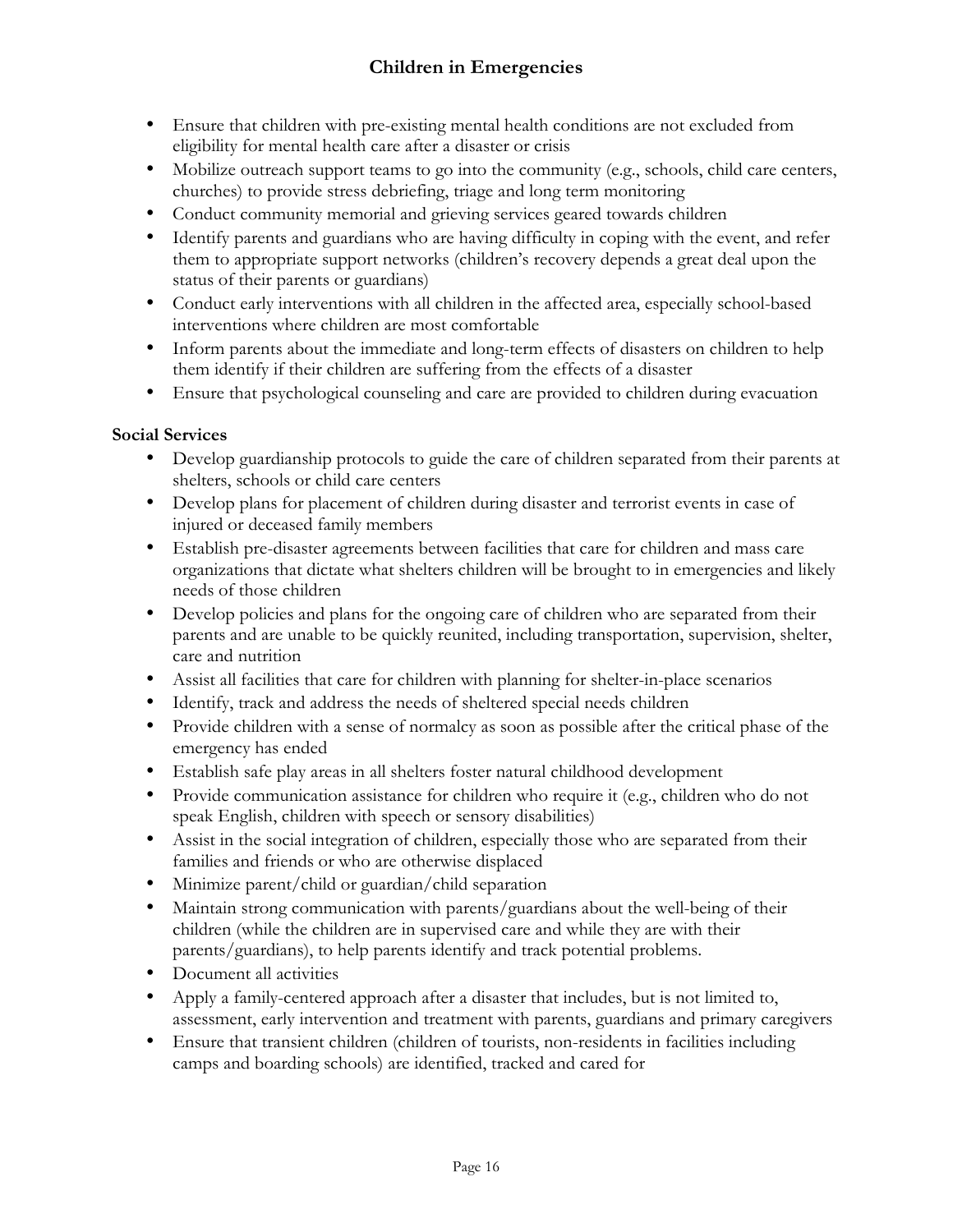### Legal System

- Determine all legal considerations concerning the care and treatment of minor children (including unaccompanied minor children), such as consent, guardianship, decontamination consent, records privacy and photographs of unidentified children
- Appoint lawyers to serve as guardians ad litem for children orphaned or those who have lost a custodial parent
- Include all relevant domestic courts (e.g., family, probate, juvenile) in the planning process to consider children's best interests

#### Law Enforcement

- Develop a list of all local workers who have already passed criminal background checks and who would be cleared to work with children for both security and other purposes (e.g., teachers, child care center staff, recreational department staff, coaches, etc.)
- Develop plans for quickly and accurately checking the background of and establishing the credentials for all responders, relief providers and volunteers (spontaneous and affiliated) who will be working directly with disaster-affected children in shelters, emergency medical services, psychosocial care and other areas
- Perform security checks on staff and volunteers who wish to work with children in the response and recovery phases
- Provide security to children in shelters
- Work with the National Center for Missing and Exploited Children to reunite families

#### Public Information

- Develop a system to provide concerned parents or guardians with information regarding the whereabouts and safety of their children
- Warn all facilities that care for children, as required
- Provide parents/guardians post-disaster response and recovery information about the disaster needs of children and the facilities that are currently offering to meet those needs
- Advise parents, guardians, other caregivers, the media and public officials about ways to help children cope during times of stress (anniversaries of the event, holidays, life changes, etc.) after a disaster
- Work with Law Enforcement/EOC Children's Issues Coordinator
- Develop pre-disaster messages on how to help children cope with disaster-related stress and disasters' effects

# Community Zoning Officials

- Ensure zoning codes are adequate to protect current child-inhabited facilities
- Author new codes that prevent child-inhabited facilities from building in potentially unsafe areas (e.g. brownfield locations, near hazardous material facilities)

#### Public Works and Utilities

- Provide emergency support to families of children with special health care needs
- Develop a resource list of all large child care facilities to expedite return of utilities. This includes liaising with private utilities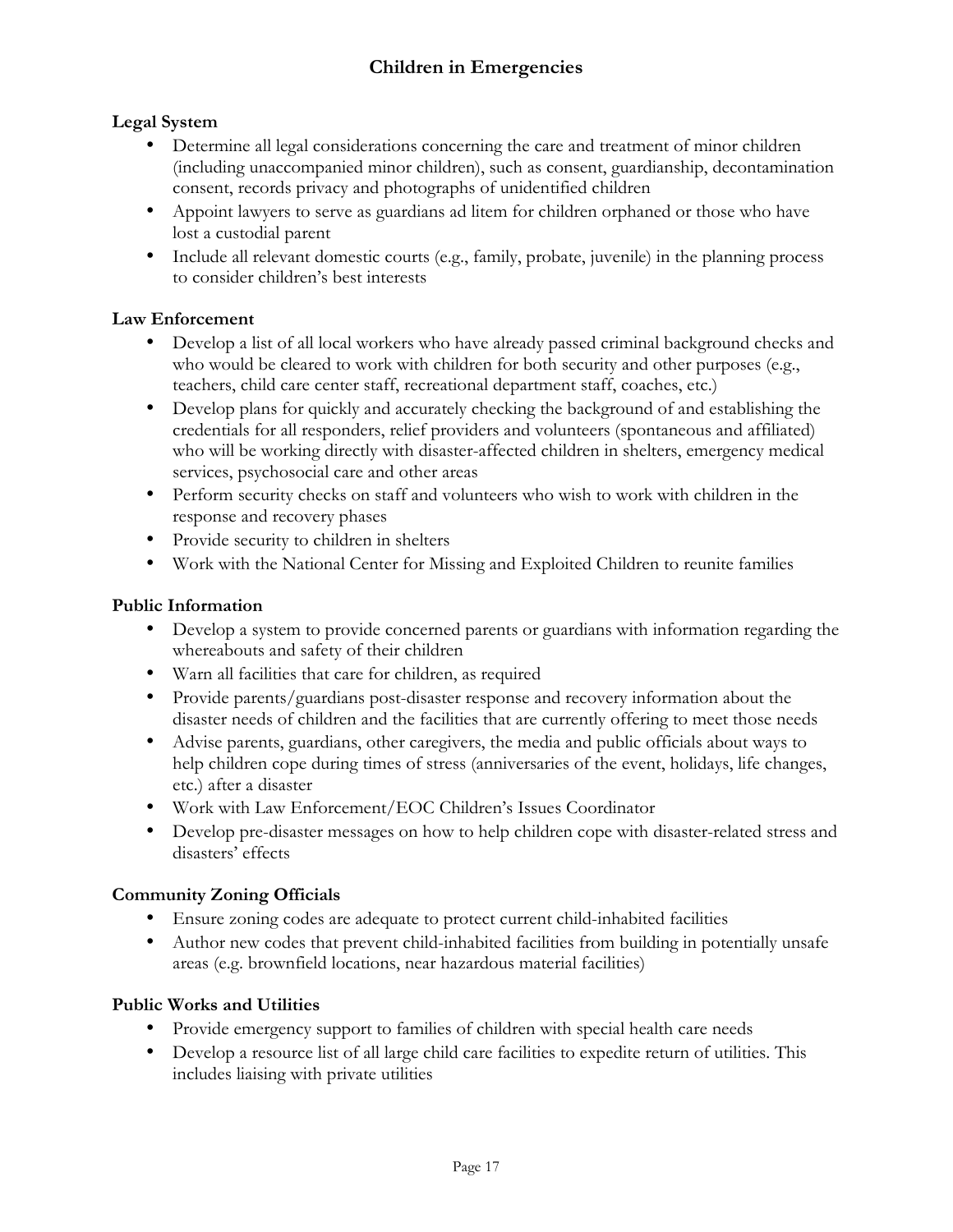#### All Responding Agencies

• Develop systems and policies that protect all children from discrimination based on their age, gender, race, ability, or other factors

#### Other Agencies, Individuals and Organizations

This is by no means an exhaustive list of the tasks or roles needed for to address children's needs. Other agencies, individuals and organizations that may accept or be assigned responsibilities under the provisions of the Children in Emergencies document include:

- Voluntary organizations
- Local media organizations
- Youth services director
- Recreation departments

#### Authorities / References

Any statutory authorities, including the Basic EOP, that provide legal basis for the provisions of the document should be listed here. This section should also provide reference to any sources of information from within the municipal government and from independent sources.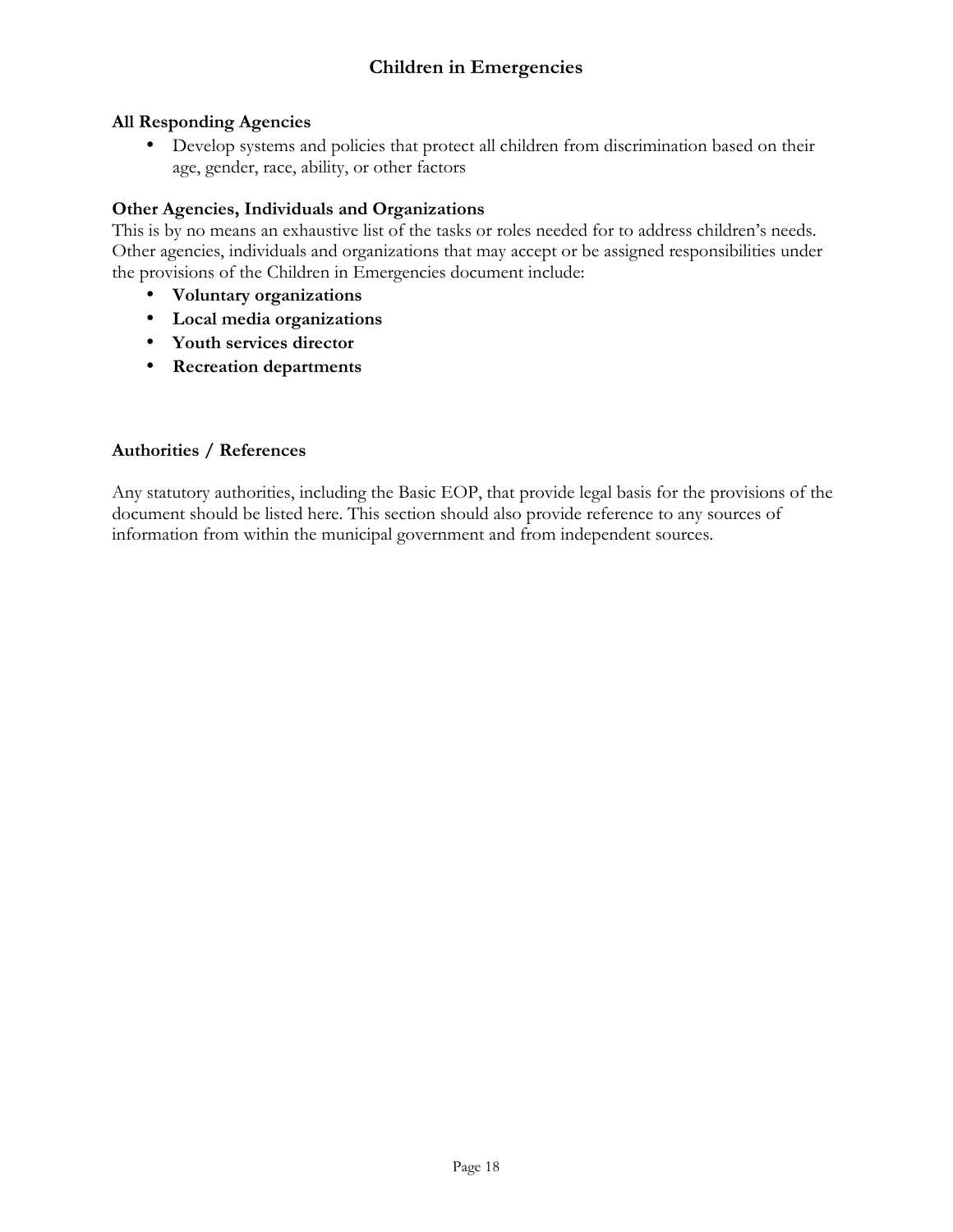# Children in Emergencies: Related Appendices

The appendices that follow provide additional information that may be considered when developing a Children in Emergencies document or included as appendices to the document.

#### Appendix 1: Protocol to Rapidly Identify and Protect Displaced Children

- Survey all children in your hospital, medical clinic or shelter to identify children who are not accompanied by an adult; these children have a high probability of being listed as missing by family members. Find out where they are sleeping/ being held and the name and age of person(s) who is/are supervising them, if available.
- Place a hospital-style identification bracelet (or, ideally, a picture identification card) on the child and a matching one on the supervising adult(s), if such an adult is available. Check frequently to make sure that the wristband matches that of the adult(s) seen with the child in the hospital or shelter. If there is no supervising adult, the child should be taken to the hospital's pre-determined pediatric safe play area where he/she can be appropriately cared for until a safe disposition or reunification can be made.
- The names of all children identified through the survey as not being with their legal guardians or who are unaccompanied should be considered at high-risk and immediately reported to the hospital's emergency operations center. Additional reporting should also be made to the National Center for Missing and Exploited Children (NCMEC) at 1-888-544- 5475. The NCMEC can then crosscheck them with the names of children who have been reported missing.
- After the "high risk" children have been reported, a complete list of all children names in the hospital, clinic or shelter should be sent to the office of emergency management or other agency responsible for tracking (if activated and the information is requested.)
- Unaccompanied children and those who are not with their legal guardians should undergo a social and health screening taking into consideration an assessment of the relationship between the child and accompanying adult, ideally performed by a physician with pediatric experience.

Adapted from: CDC Health Advisory, "Instructions for Identifying and Protecting Displaced Children." Sept. 28, 2005.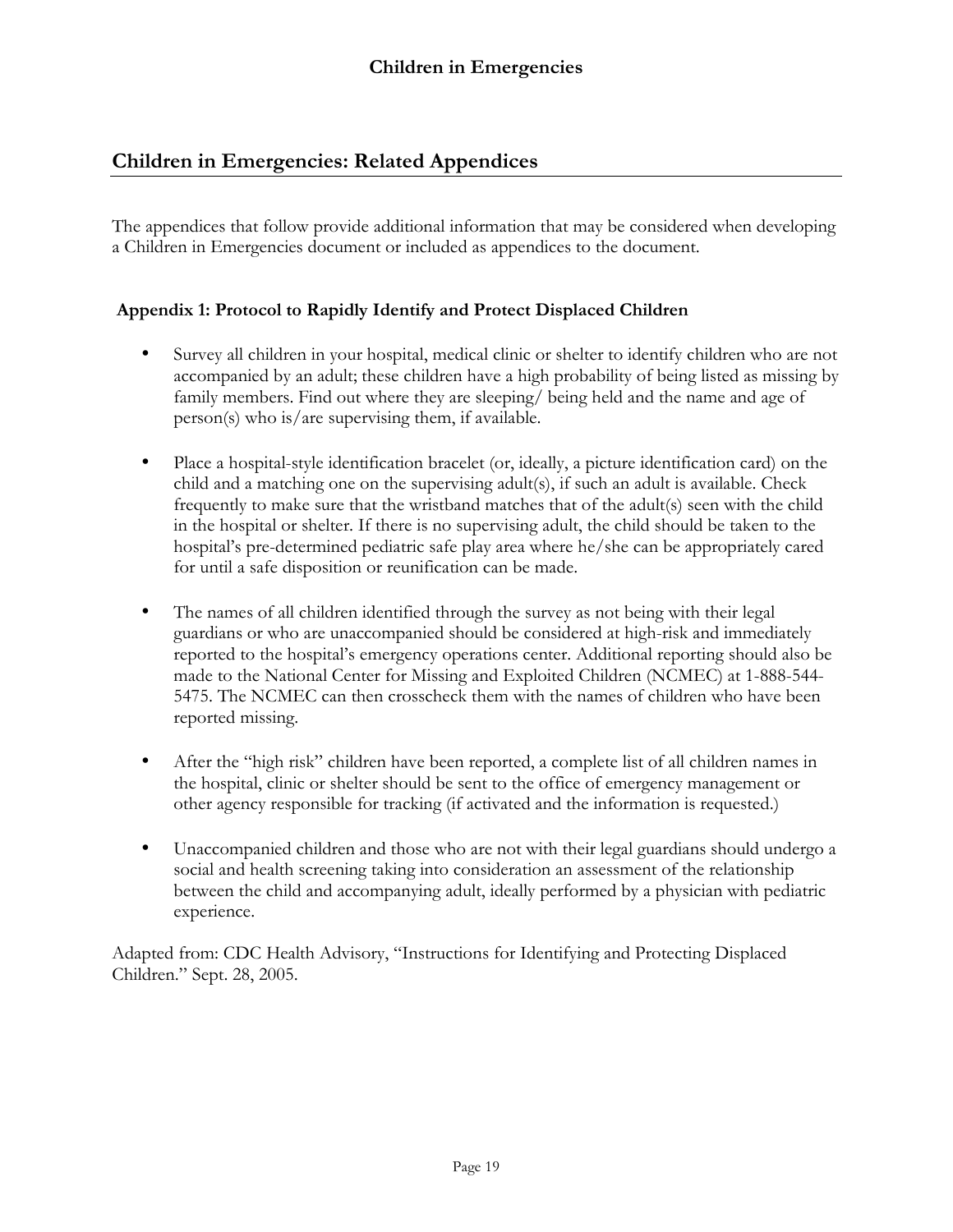# Appendix 2: Child ID Survey

|                                                                                                           | Name:                                                                                                                                                                                                                            |          |                |                |  |  |
|-----------------------------------------------------------------------------------------------------------|----------------------------------------------------------------------------------------------------------------------------------------------------------------------------------------------------------------------------------|----------|----------------|----------------|--|--|
|                                                                                                           | Age: Months/Years DOB                                                                                                                                                                                                            |          |                |                |  |  |
|                                                                                                           | Gender: Male__________ Female_________                                                                                                                                                                                           |          |                |                |  |  |
|                                                                                                           | Is the child currently accompanied by a supervising adult? Yes                                                                                                                                                                   |          | N <sub>o</sub> |                |  |  |
|                                                                                                           |                                                                                                                                                                                                                                  |          |                |                |  |  |
|                                                                                                           | Is this person a Parent? Yes No A Grandparent? Yes                                                                                                                                                                               |          |                | N <sub>o</sub> |  |  |
|                                                                                                           | Is this parent the usual guardian? Yes                                                                                                                                                                                           | $\rm No$ |                |                |  |  |
| Was the child living with this person before the disaster?<br>$\rm No$<br>Yes                             |                                                                                                                                                                                                                                  |          |                |                |  |  |
| Does the supervising adult have any proof of legal guardianship or relationship to child? Yes<br>$\rm No$ |                                                                                                                                                                                                                                  |          |                |                |  |  |
|                                                                                                           | If Yes, please describe or attach a copy:                                                                                                                                                                                        |          |                |                |  |  |
|                                                                                                           |                                                                                                                                                                                                                                  |          |                |                |  |  |
|                                                                                                           | If the adult(s) is not a Parent or Grandparent, what is the relationship to this child?                                                                                                                                          |          |                |                |  |  |
|                                                                                                           |                                                                                                                                                                                                                                  |          |                |                |  |  |
|                                                                                                           |                                                                                                                                                                                                                                  |          |                |                |  |  |
|                                                                                                           |                                                                                                                                                                                                                                  |          |                |                |  |  |
|                                                                                                           |                                                                                                                                                                                                                                  |          |                |                |  |  |
|                                                                                                           | Was the child treated for illness or have an injury? Yes                                                                                                                                                                         |          | $\rm No$       |                |  |  |
|                                                                                                           |                                                                                                                                                                                                                                  |          |                |                |  |  |
|                                                                                                           | Was the child admitted to the hospital? Yes No                                                                                                                                                                                   |          |                |                |  |  |
|                                                                                                           |                                                                                                                                                                                                                                  |          |                |                |  |  |
| $etc.)_$                                                                                                  | If No, give location or address where child is currently (lobby, Pediatric Safe Area, sent to shelter,                                                                                                                           |          |                |                |  |  |
|                                                                                                           | Does this child have a history of medical problems? Yes No                                                                                                                                                                       |          |                |                |  |  |
|                                                                                                           | If yes, please list: $\frac{1}{2}$ is the set of the set of the set of the set of the set of the set of the set of the set of the set of the set of the set of the set of the set of the set of the set of the set of the set of |          |                |                |  |  |
|                                                                                                           | Does this child or family members have special needs? Yes No                                                                                                                                                                     |          |                |                |  |  |
|                                                                                                           | If yes, please list: $\frac{1}{2}$ is the set of the set of the set of the set of the set of the set of the set of the set of the set of the set of the set of the set of the set of the set of the set of the set of the set of |          |                |                |  |  |
|                                                                                                           |                                                                                                                                                                                                                                  |          |                |                |  |  |

Source: CDC Health Advisory, "Instructions for Identifying and Protecting Displaced Children." Sept. 28, 2005.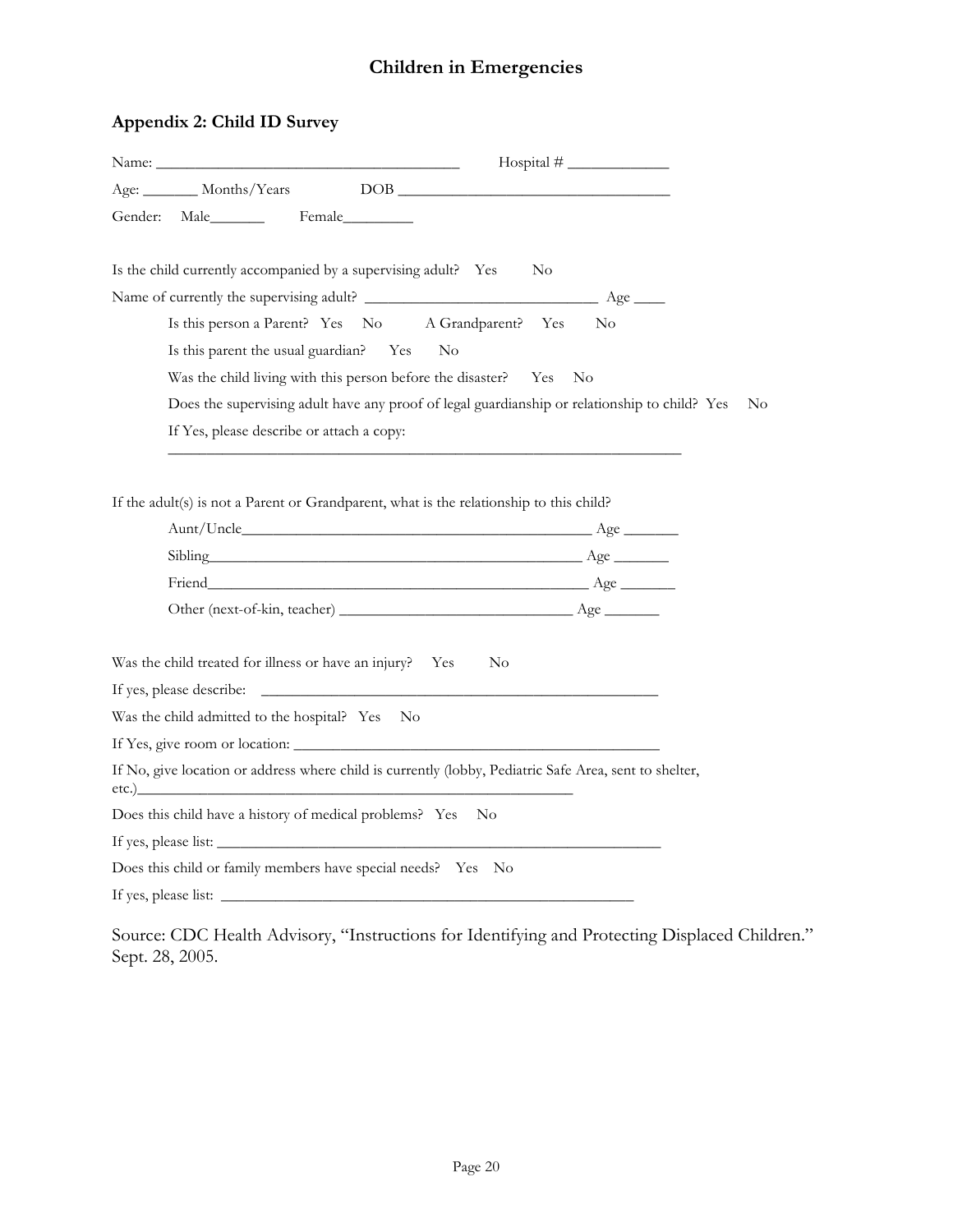#### Appendix 3: Psychological Effects of Disasters on Children

Two myths are potential barriers to recognizing children's responses to disaster and must be rejected: (1) that children are innately resilient and will recover rapidly, even from severe trauma; and (2) that children, especially young children, are not affected by disaster unless they are disturbed by their parents' responses. Both of these beliefs are false. A wealth of evidence indicates that children experience the effects of disaster doubly. Even very young children are directly affected by experiences of death, destruction, terror, personal physical assault and by experiencing the absence or powerlessness of their parents. They are also indirectly affected through identification with the effects of the disaster on their parents and other trusted adults (such as teachers) and by their parents' reactions to the disaster.

Another barrier to recognizing children's responses to disaster is the tendency of parents to misinterpret their children's reactions. To parents who are already under stress, a child's withdrawal, regression or misconduct may be understood as willful. Or, parents may not wish to be reminded of their own trauma or, seeking some small evidences that their life is again back in control, may have a need to see everything as "all right." In either case, they may ignore or deny evidence of their children's distress. The child, in turn, may feel ignored, not validated, not nurtured. This may have long-term consequences for the child's development. In the short run, feeling insecure, the child may inhibit expression of his or her own feelings, lest he or she distress and drive away the parents even more.

Most children respond sensibly and appropriately to disaster, especially if they experience the protection, support and stability of their parents and other trusted adults. However, like adults, they may respond to disaster with a wide range of symptoms. Their responses are generally similar to those of adults, although they may appear in more direct, less disguised form.

Among pre-school children (ages 1-5), anxiety symptoms may appear in generalized form as fears about separation, fears of strangers, fears of "monsters" or animals or sleep disturbances. The child may also avoid specific situations or environments, which may or may not have obvious links to the disaster. The child may appear pre-occupied with words or symbols that may or may not be associated with the disaster in obvious ways or may engage in compulsively repetitive play which represents part of the disaster experience. The child may show a limited expression of emotion or a constricted pattern of play may appear. He or she may withdraw socially or may lose previously acquired developmental skills (e.g., toilet training).

Older children (ages 6-11 or so) may engage in repetitious play in which the child reenacts parts of the disaster or in repeated retelling of the story of the disaster. The child may express (openly or subtly) concern about safety and preoccupation with danger. Sleep disturbances, irritability or aggressive behavior and angry outbursts may appear. The child may pay close attention to his or her parents' worries or seem to worry excessively about family members and friends. School avoidance (possibly in the form of somatic symptoms) may appear. The child may show separation anxiety with primary caretakers, "magical" explanations to fill in gaps in understanding, and other behaviors usually characteristic of much younger children. Other changes in behavior, mood and personality, obvious anxiety and fearfulness, withdrawal, loss of interest in activities and "spacey" or distractible behavior may appear.

As children approach adolescence, their responses become increasingly like adult responses. Greater levels of aggressive behaviors, defiance of parents, delinquency, substance abuse and risk-taking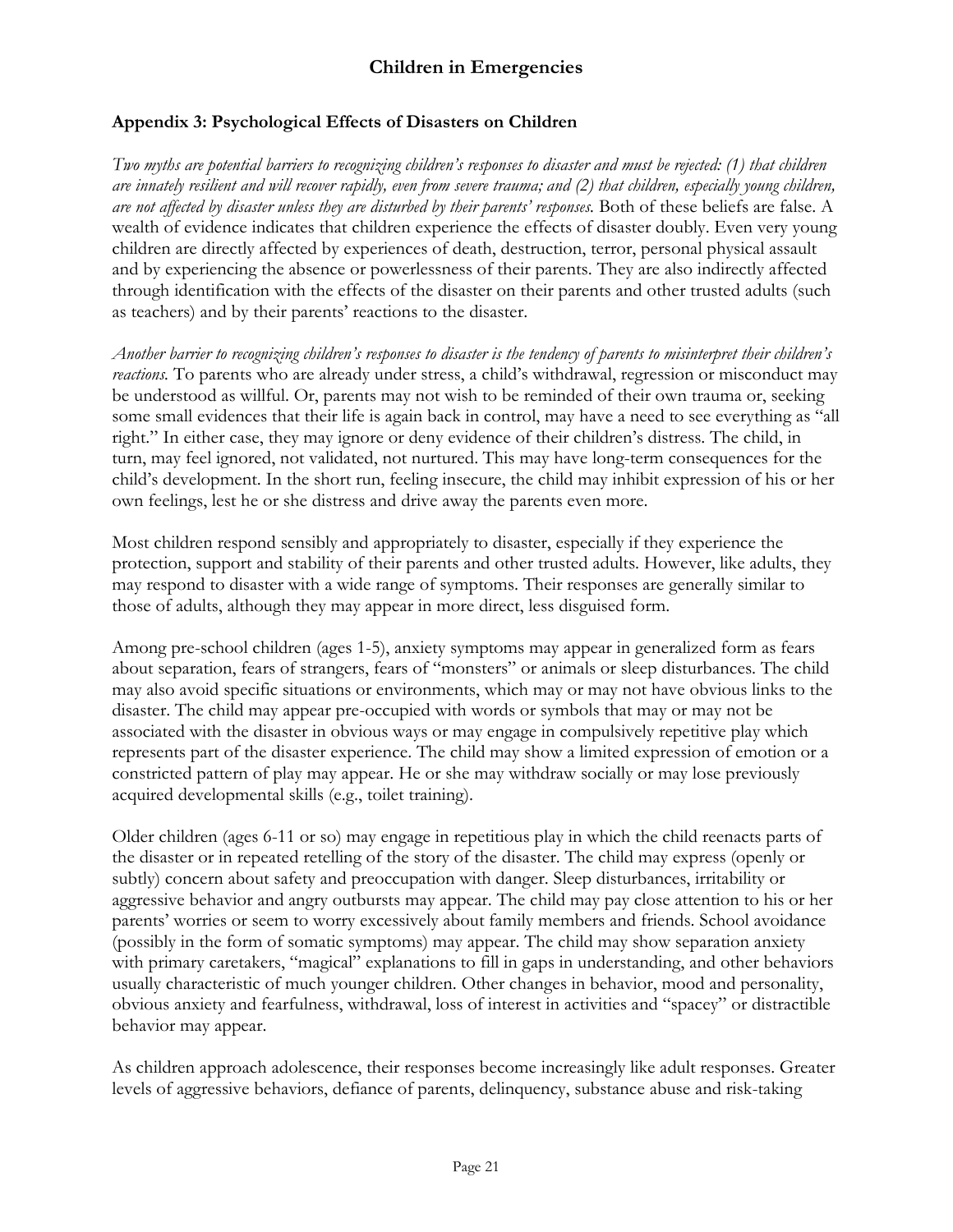behaviors may be evident. School performance may decline. Wishes for revenge may be expressed. Adolescents are especially unlikely to seek out counseling.

Children of all ages are strongly affected by the responses of their parents or other caretakers to disaster. Children are especially vulnerable to feeling abandoned when they are separated from or lose their parents. "Protecting" children by sending them away from the scene of the disaster, thus separating them from their loved ones, adds the trauma of separation to the trauma of disaster.

#### Symptoms Shown by School-Aged Children

- Depression
- Withdrawal
- Generalized fear, including nightmares, highly specific phobias of stimuli associated with the disaster
- Defiance
- Aggressiveness, "acting out"
- Resentfulness, suspiciousness, irritability
- Disorganized, "agitated" behavior
- Somatic complaints: headaches, gastrointestinal disturbances, general aches and pains. These may be revealed by a pattern of repeated school absences.
- Difficulties with concentration
- Intrusive memories and thoughts and sensations, which may be especially likely to appear when the child is bored or at rest or when falling asleep
- Repetitive dreams
- Loss of a sense of control and of responsibility
- Loss of a sense of a future
- Loss of a sense of individuality and identity
- Loss of a sense of reasonable expectations with respect to interpersonal interactions
- Loss of a realistic sense of when he or she is vulnerable or in danger
- Feelings of shame
- Ritual re-enactments of aspects of the disaster in play or drawing or story telling. In part, this can be understood as an attempt at mastery. Drawings may have images of trauma and bizarre expressions of unconscious imagery, with many elaborations and repetitions.
- Kinesthetic (bodily) re-enactments of aspects of the disaster; repetitive gestures or responses to stress reenacting those of the disaster
- Omen formation: the child comes to believe that certain "signs' preceding the disaster were warnings and that he or she should be alert for future signs of disaster
- Regression: Bed-wetting, soiling, clinging, heightened separation anxiety.
- Post Traumatic Stress Disorder syndromes much like those of adults, although possibly with less amnesia, avoidance and numbing evident.

For an adult, although the effects of disaster may be profound and lasting, they take place in an already formed personality. For children, the effects are magnified by the fact that the child's personality is still developing. The child has to construct his or her identity within a framework of the psychological damage done by the disaster. When the symptoms produced by disaster are not treated or when the disaster is ongoing, either because of the destruction wrought (e.g., by an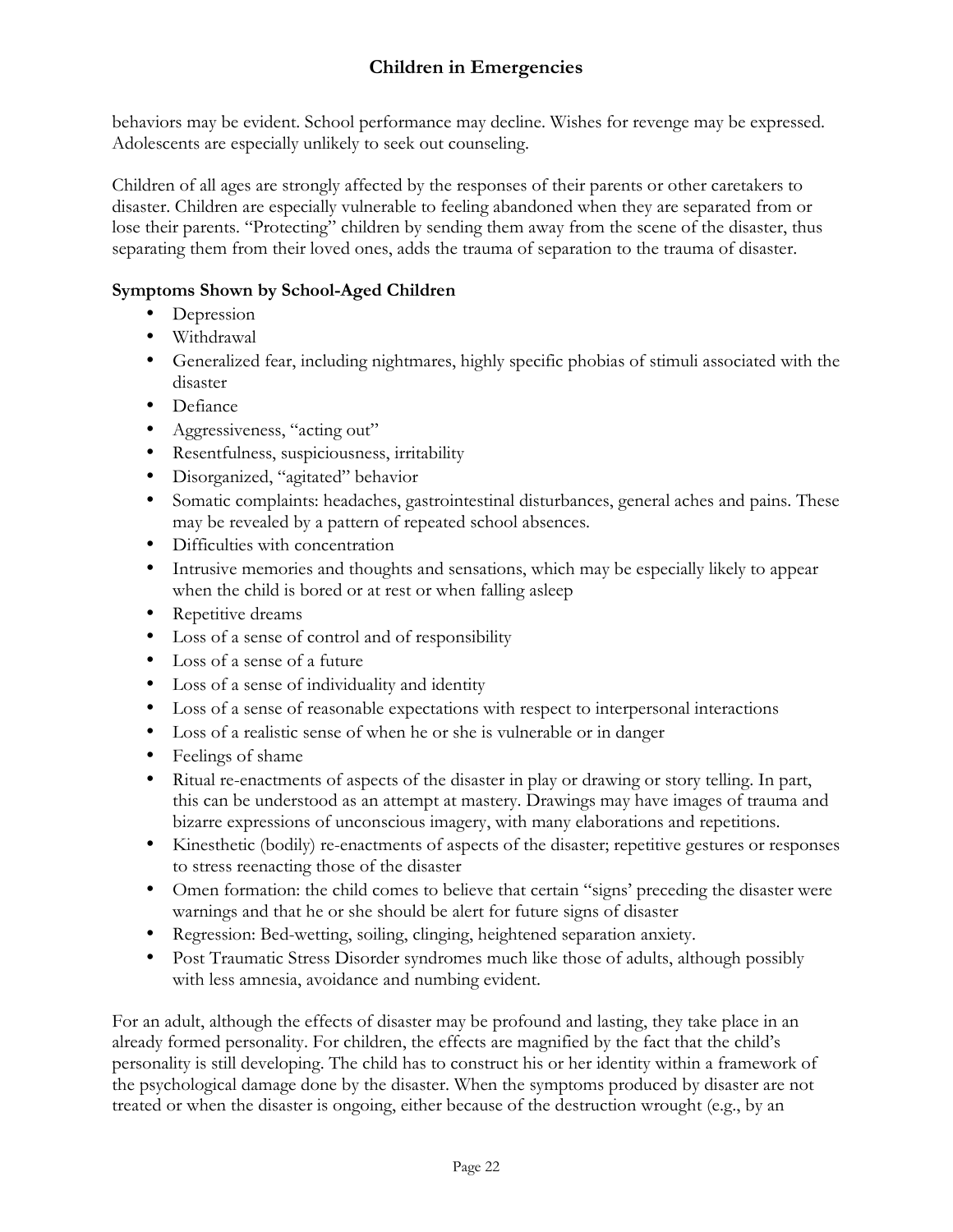earthquake) or because the source of trauma is itself chronic (e.g., war or relocation to a refugee camp), the consequences are even more grave. The child grows up with fear and anxiety, with the experience of destruction or cruelty or violence, with separations from home and family. Childhood itself, with its normal play, love and affection, is lost. Longer-term responses of children who have been chronically traumatized may include a defensive desensitization. They seem cold, insensitive, lacking in emotion in daily life. Violence may come to be seen as the norm, legitimate. A sense of a meaningful future is lost.

Source: Ehrenreich, John H., Ph.D. 2001. A Guidebook to Psychosocial Intervention. Mental Health Workers Without Borders. http://www.mhwwb.org/CopingWithDisaster.pdf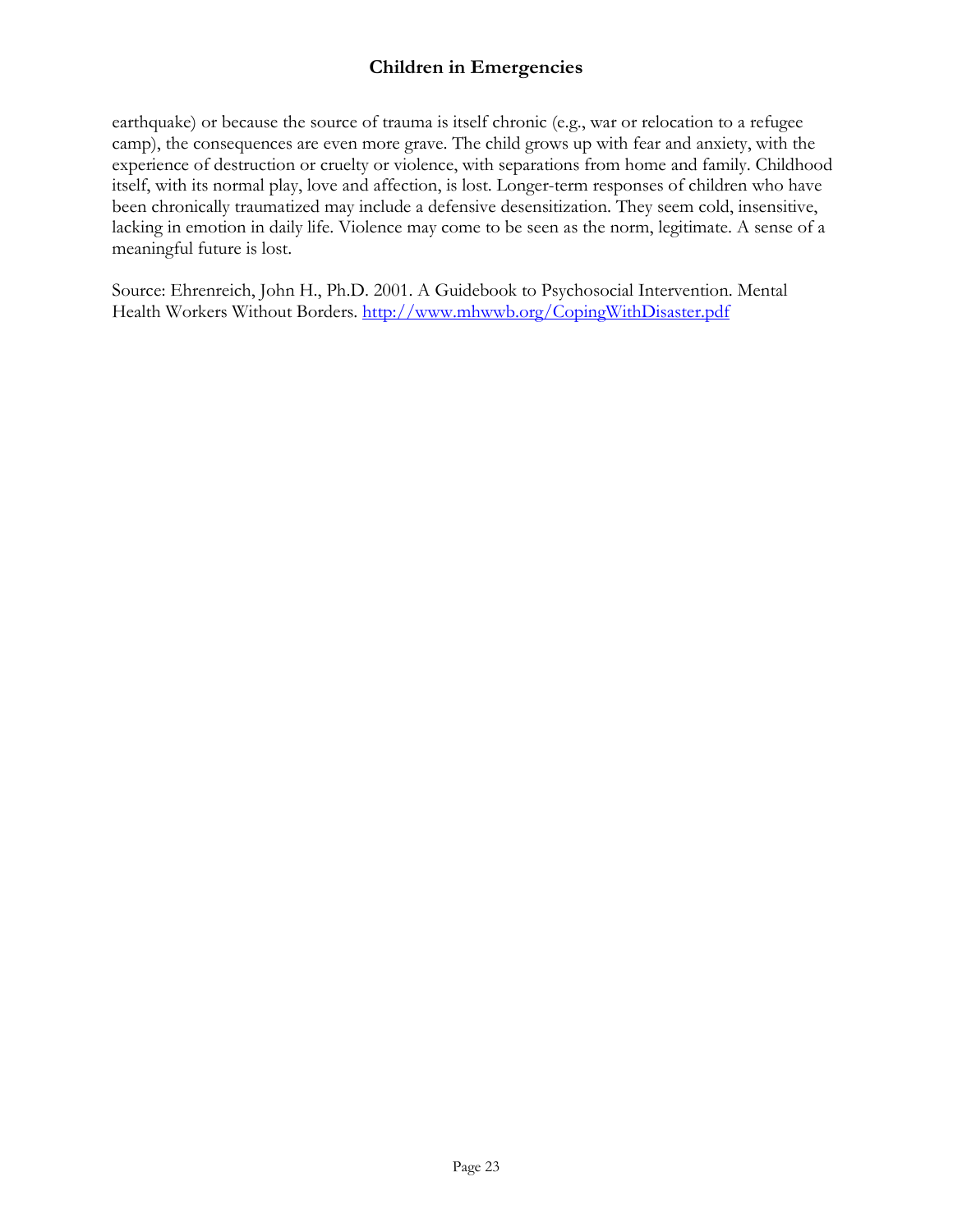#### Appendix 4: Special Psychological Needs of Children Following Disasters

For the most part, the same principles that apply to adults apply to children, with appropriate adaptations for their age (i.e., use language appropriate to the child's age; be concrete). The various child-specific reactions to disaster discussed earlier suggest several additional principles for work with children:

- Children are affected both directly by the disaster and indirectly, by observing and being affected by their parents' reactions. Unless there are strong reasons to the contrary, such as an abusive parent-child relation or the physical or psychological unavailability of the parents, involving children together with their parents should be a major part of treatment. Encouraging parents to discuss what happened in the disaster with their child, to recognize and accept and understand their child's reactions and to communicate openly about their own reactions, is helpful.
- A barrier to identifying children in need of services may be the parents' ignoring or denying signs of distress in their children or parents or attributing regressive behaviors such as bed wetting or acting out behaviors as "willful." Parents should be educated about these issues and case finding should be pursued through other routes (e.g., schools) as well.
- Parents may benefit from education with regard to appropriate responses to particular behaviors and to the benefits of specific treatments, as well. For instance (a) Regressive behaviors, such as bed wetting, should be accepted initially. The child should be comforted without demands. He or she should not be shamed or criticized or punished. Later, normal expectations can be gradually resumed. (b) Behavioral interventions (systems of rewarding desired behaviors, with limit setting on undesirable behaviors) are the most useful responses to inappropriate behaviors. (c) Physical comforting may be useful in reducing anxiety levels among children. One study has shown that regular back and neck massages may be helpful. (d) Children need reassurance and permission to express their own feelings without fear of being judged.
- Children may have special concrete needs toys, bedding, special foods, availability of ageappropriate activities (play groups, school, chores). Parents also benefit when these are provided, since they help the parents cope with the demands their children place on them. On-going child care services, to enable parents to return to work or to deal with the practicalities of a return to normal function, are also needed.
- Separation of children from their parents should be avoided, if at all possible. When it is absolutely necessary (for the child's safety or because of the inability of the parents to care for the child), efforts should be made to ensure that the child is accompanied by other familiar and important figures in their life, such as a grandparent, older sibling or teacher.
- Children are especially prone to drawing inaccurate conclusions about the cause of the disaster, their own actions and the normality of their current feelings. For example, they may believe that they are somehow to blame for what happened. Exploration and correction of these ideas is part of treatment.
- Younger children (up to ten or eleven, at least) may not be able to use language effectively to describe their feelings or to work through their reactions. Drawing, play with puppets, role playing or writing which is not specifically focused on the disaster (e.g., poetry, stories) may be a useful way of enabling a fuller exploration of responses. These approaches are discussed in more detail in Chapter VI.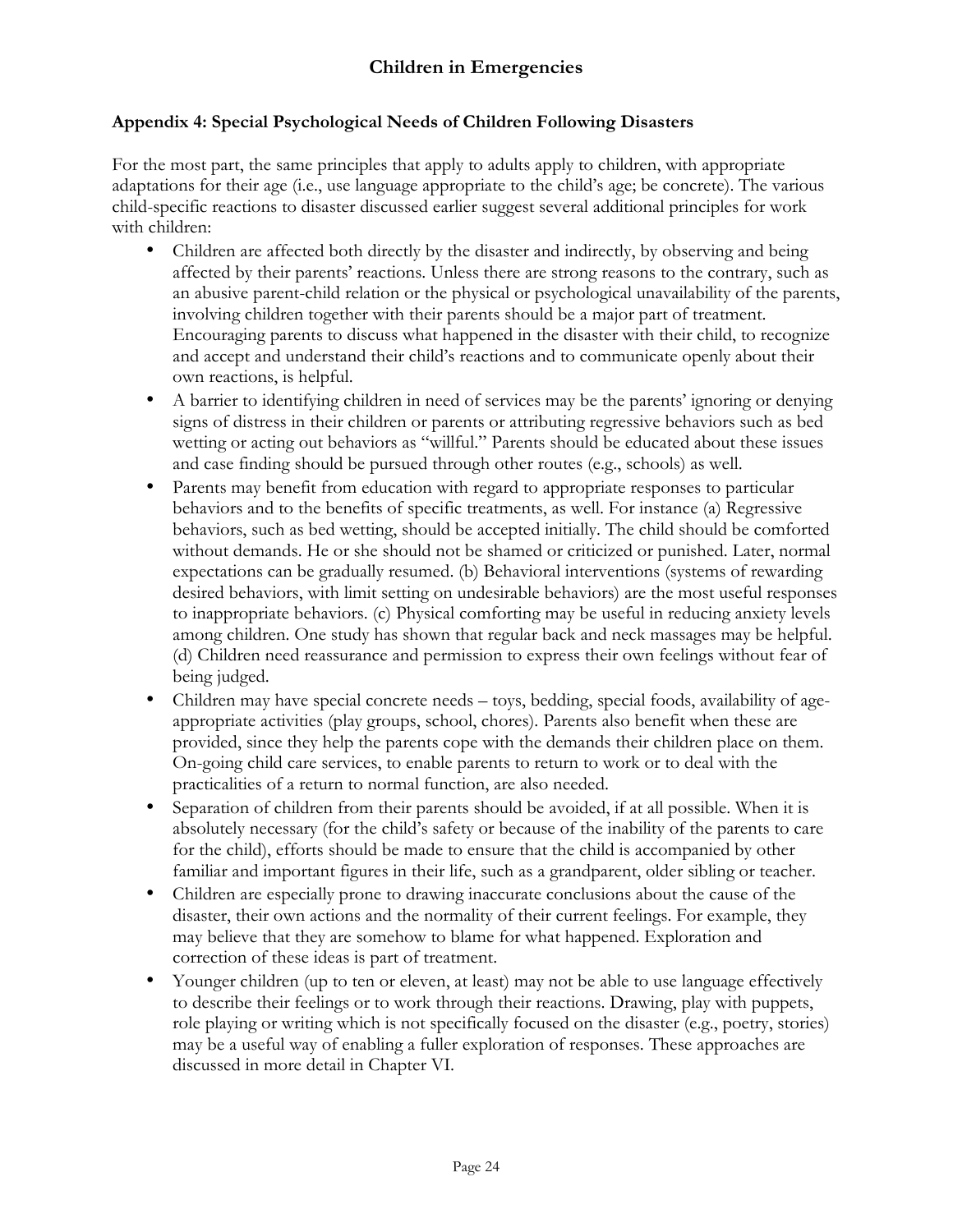- Children should be given time to experience and express their feelings, but as soon as possible, a return to the structure of household routines should be pursued.
- Schools play a key role. They provide a safe haven for children during the day and serve as locations for case finding and for intervention and. By providing a structured environment for the child, they help the child regulate his or her reactions. A rapid return of children to school and monitoring of attendance and of unusual symptoms is helpful. (It is not unusual for children to want to be with their parents immediately following a disaster, however. Child care services may be needed). When children return to school after a disaster, they should not be immediately rushed back to ordinary school routines. Instead, they should be given time to talk about the event and express their feelings about it (without forcing those who do not wish to talk to do so). In-school sessions with entire classes or groups of students may be helpful. The school can also hold meetings with parents to discuss children's responses and provide education for parents in how to respond to children after a disaster.
- Children, like adults, benefit from feeling a sense of control over frightening situations. Involving children in age-appropriate and situation-appropriate tasks that are relevant to relief efforts (e.g., collecting supplies for disaster victims or taking on responsibilities such as caring for younger children in a shelter) is helpful both to the child and to other victims of the disaster.
- The repetitive graphic images of the disaster shown on television can generate anxiety. Exposure to television accounts of the disaster should be limited. An adult should be present to monitor and protect the child from overwhelming graphic images and to talk about what the child is watching.

Source: Ehrenreich, John H., Ph.D. 2001. A Guidebook to Psychosocial Intervention. Mental Health Workers Without Borders. http://www.mhwwb.org/CopingWithDisaster.pdf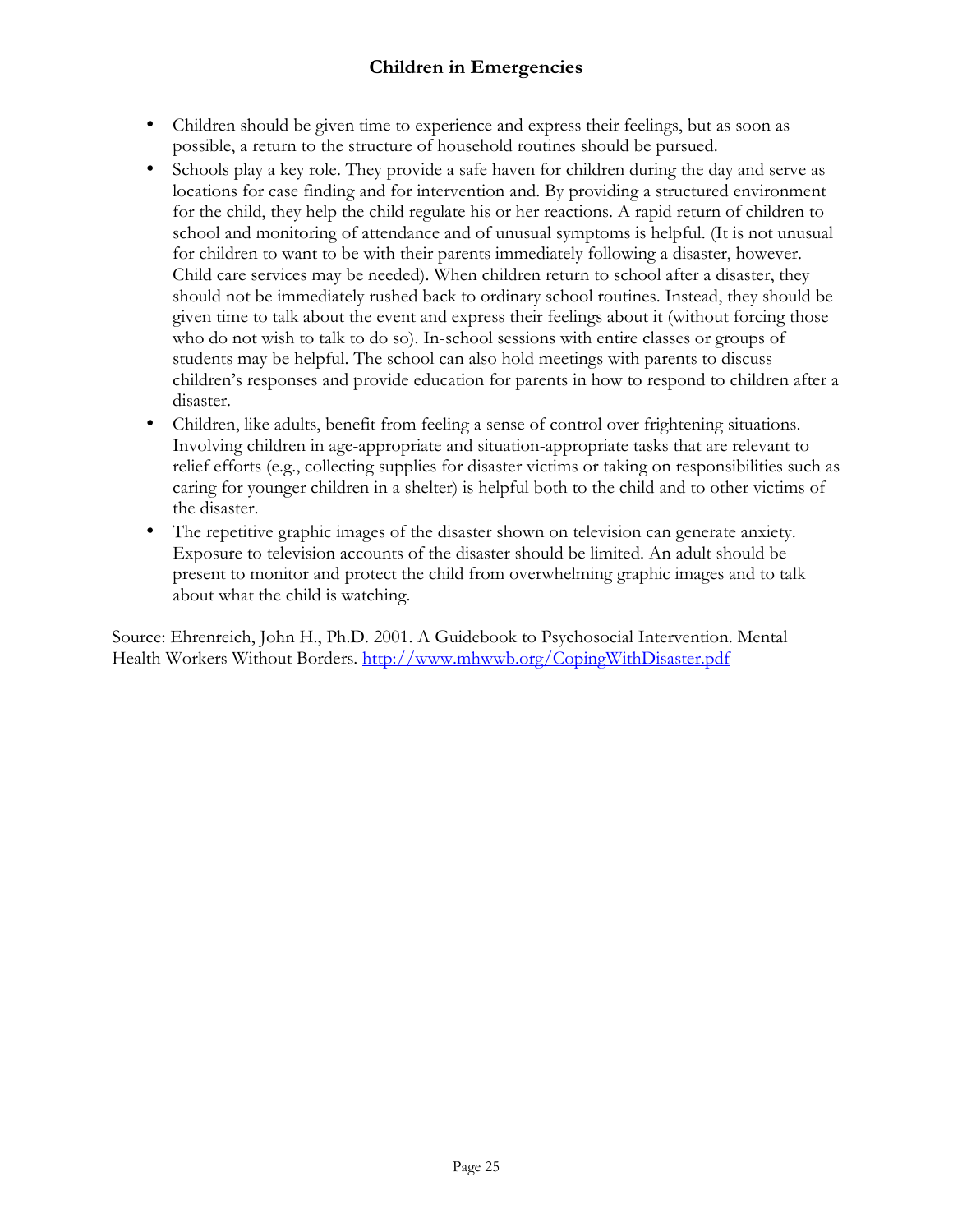#### Appendix 5: Disaster Response Information for School Crisis Teams

Identify children and youth who are high risk and plan interventions. Interventions may include individual counseling, small group counseling or family therapy. From group crisis interventions and by maintaining close contact with teachers and parents, the school crisis response team can determine which students need supportive crisis intervention and counseling services. A mechanism also needs to be in place for self-referral and parental-referral of students.

Support teachers and other school staff. Provide staff members with information on the symptoms of children's stress reactions and guidance on how to handle class discussions and answer children's question. As indicated, offer to help conduct a group discussion. Reinforce that teachers should pay attention to their own needs and not feel compelled to do anything they are not comfortable doing. Suggest that administrators provide time for staff to share their feelings and reactions on a voluntary basis as well as help staff develop support groups. In addition, teachers who had property damage or personal injury to themselves or family members may need leave time to attend to their needs.

Engage in post-disaster activities that facilitate healing. La Greca and colleagues have developed a manual for professionals working with elementary school children following a natural disaster. Activities in this manual emphasize three key components supported by the empirical literature: (a) exposure to discussion of disaster-related events, (b) promotion of positive coping and problem-solving skills and (c) strengthening of children's friendship and peer support. Specifically:

- Encourage children to talk about disaster-related events. Children need an opportunity to discuss their experiences in a safe, accepting environment. Provide activities that enable children to discuss their experiences. These may include a range of methods (both verbal and nonverbal) and incorporate varying projects (e.g., drawing, stories, audio and video recording). Again provide teachers specific suggestions or offer to help with an activity.
- Promote positive coping and problem-solving skills. Activities should teach children how to apply problem-solving skills to disaster-related stressors. Children should be encouraged to develop realistic and positive methods of coping that increase their ability to manage their anxiety and to identify which strategies fit with each situation.
- Strengthen children's friendship and peer support. Children with strong emotional support from others are better able to cope with adversity. Children's relationships with peers can provide suggestions for how to cope with difficulties and can help decrease isolation. In many disaster situations, friendships may be disrupted because of family relocations. In some cases parents may be less available to provide support to their children because of their own distress and their feelings of being overwhelmed. It is important for children to develop supportive relationships with their teachers and classmates. Activities may include asking children to work cooperatively in small groups in order to enhance peer support.

Emphasize children's resiliency. Focus on their competencies in terms of their daily life and in other difficult times. Help children identify what they have done in the past that helped them cope when they were frightened or upset. Tell students about other communities that have experienced natural disasters and recovered (e.g., Miami, FL and Charleston, SC).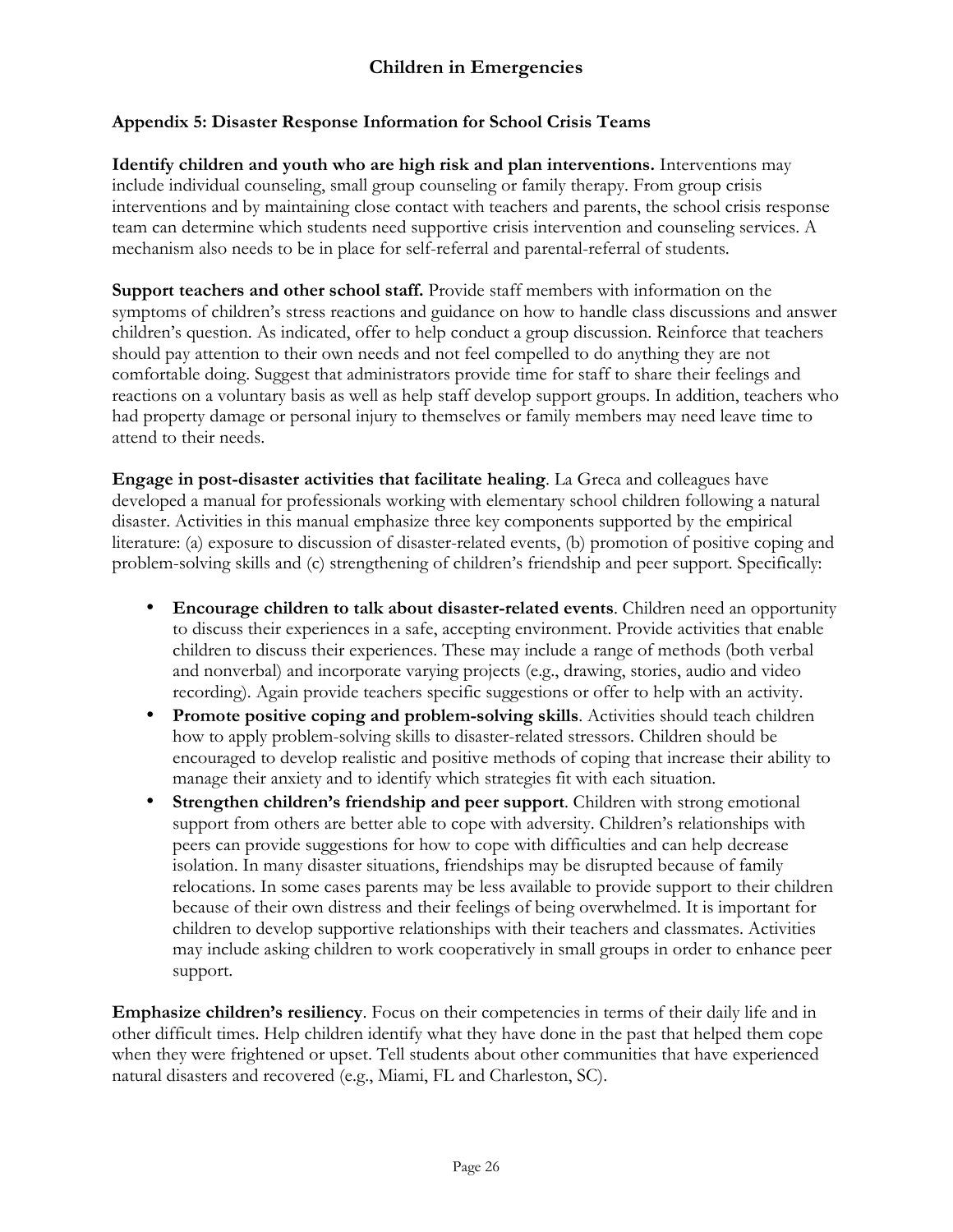Support all members of the crisis response team. All crisis response team members need an opportunity to process the crisis response. Providing crisis intervention is emotionally draining. This is likely to include teachers and other school staff if they have been serving as crisis caregivers for students.

Secure additional mental health support. Although more than enough caregivers are often willing to provide support during the immediate aftermath of a natural disaster, long-term services may be lacking. School psychologists and other school mental health professionals can help provide and coordinate mental health services, but it is important to connect with community resources in order to provide such long-term assistance. Ideally these relationships would be established in advance.

#### Important Influences on Coping Following a Natural Disaster

Relocation. The frequent need for disaster survivors to relocate creates unique crisis problems. For example, it may contribute to the social, environmental and psychological stress experienced by disaster survivors. Research suggests that relocation is associated with higher levels of ecological stress, crowding, isolation and social disruption.

Parent's Reactions and Family Support. Parents' adjustment is an important factor in children's adjustment and the adjustment of the child in turn contributes to the overall adjustment of the family. Altered family functions, separation from parents after natural disaster and ongoing maternal preoccupation with the trauma are more predictive of trauma symptomatology in children than is the level of exposure. Thus, parents' reactions and family support following a natural disaster are important considerations in helping children's cope.

Emotional Reactivity. Preliminary findings suggest that children who tend to be anxious are those most likely to develop post-trauma symptomatology following a natural disaster. Research suggests that children who had a preexisting anxiety disorder prior to a natural disaster are at greater risk of developing PTSD symptoms.

Coping Style. It is important to examine children's coping following a natural disaster because coping responses appear to influence the process of adapting to traumatic events. Research suggests that the use of blame and anger as a way of coping may create more distress for children following disasters.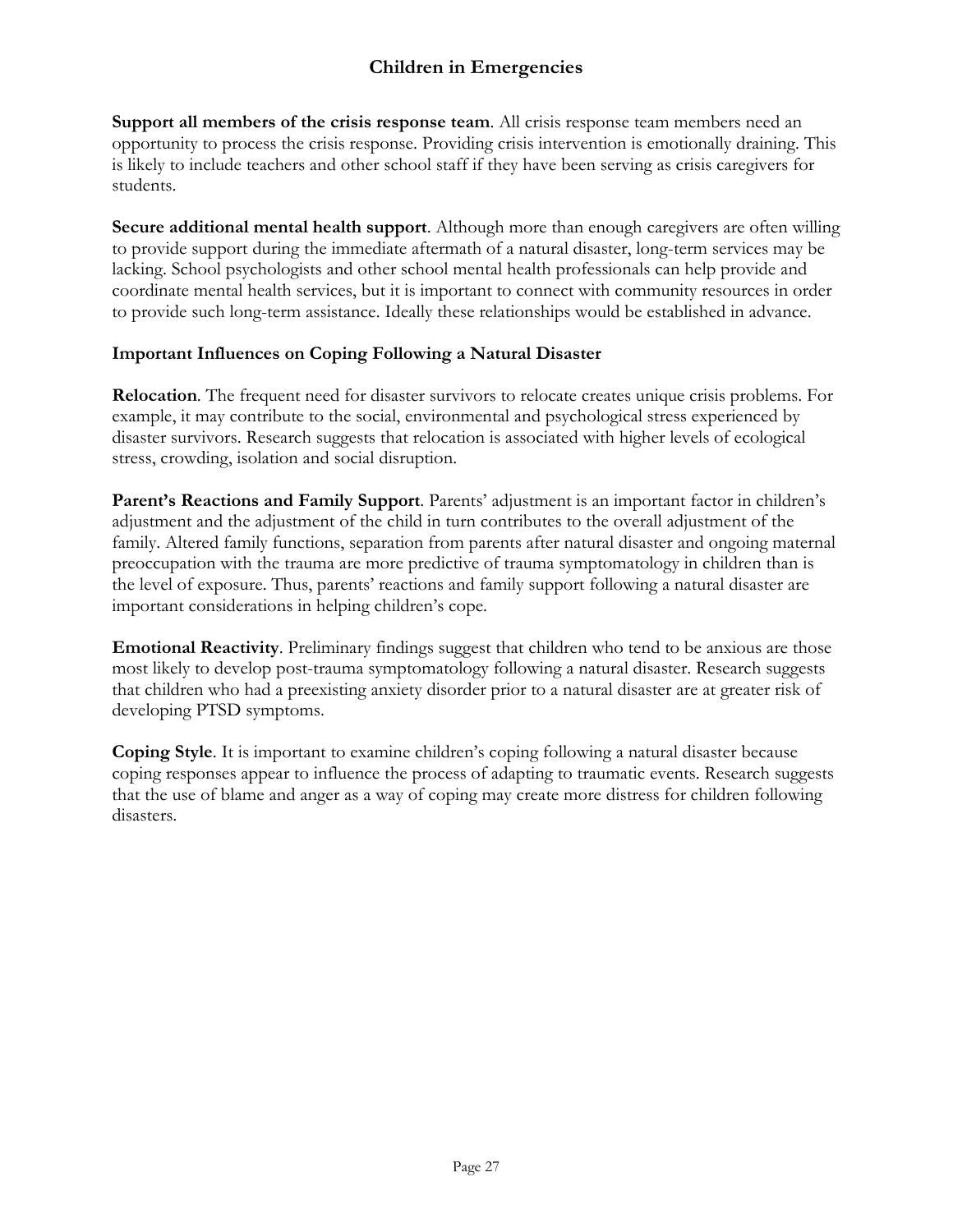

 Please note: Children and their families (parents or caregivers) should not be separated unless critical medical issues take priority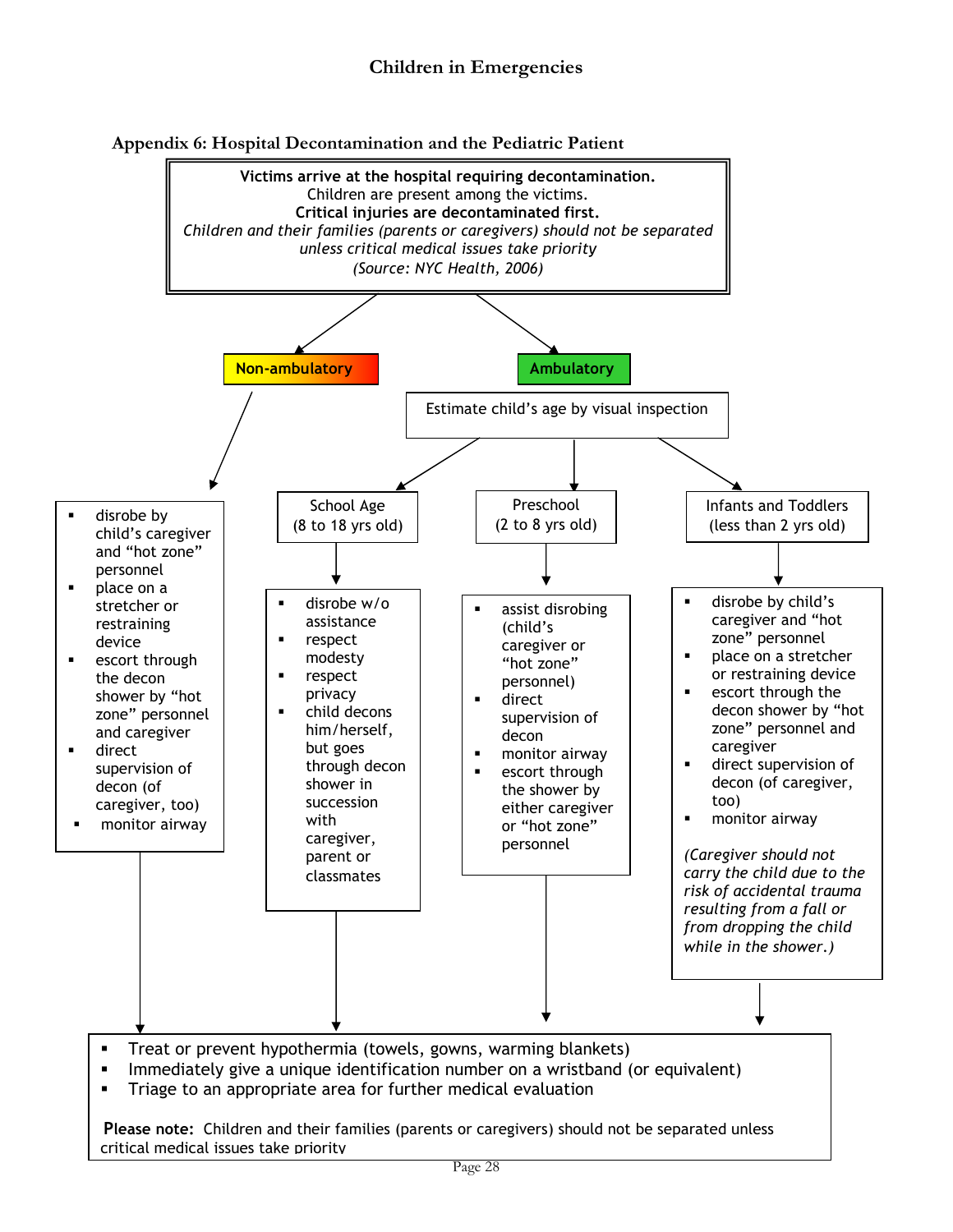#### Appendix 7: Legal Considerations for Working With Children in Disasters

The following are legal questions and issues that may arise during a disaster. Having policies and procedures in place prior to an event should be considered.

- For unaccompanied children during a disaster, consent is not needed to treat for a life or limb-threatening situation. Is parental consent needed to treat a child victim with minor injuries? With psychological injuries?
- Is parental consent required to decontaminate an unaccompanied child? What if child is asymptomatic? What if child is refusing?
- What medical or social information can be released and to whom during a disaster?
- Check HIPAA rules and your legal counsel concerning the unidentified patient locator protocols, such as posting Polaroid photographs of unidentified children.
- Who can children be released to and if not the parent or caregiver, what permission or information is needed? What is your protocol for releasing children if no legal guardian or parent can be found or if no permission document is provided?

Source: New York City Department of Health and Mental Hygiene (NYC Health). 2006. Hospital Guidelines for Pediatrics in Disasters. Centers for Bioterrorism Preparedness Program Pediatric Task Force.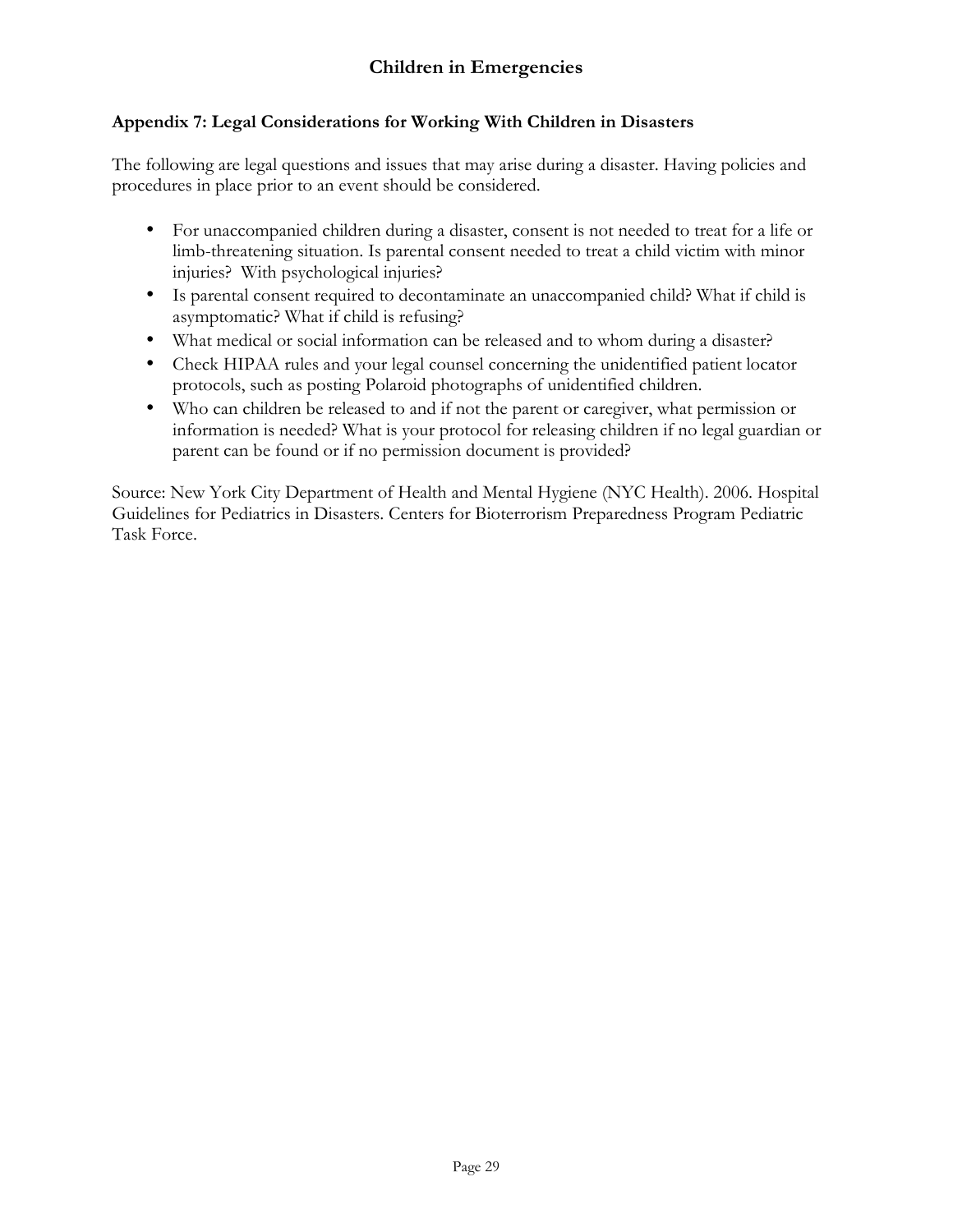#### Appendix 8: Registry Information from Schools, Child Care Centers and Other Facilities that Care for Children

Unlike registries of individuals, which are built through optional self-reporting, a registry for schools and child care facilities is more easily and systematically conducted. Such a registry is composed of a database or spreadsheet that lists each school or child care facility's name, address, telephone number and other vital information. Vital information could include the points of contact (with offhours contact information for *at least* 2 senior staff members), licensed capacity or census data, number of staff and any existing transportation capability by the facility using either regular or wheel chair assist vehicles.

The "licensed capacity" census figure is the "*worst case*" or maximum population at the facility that could require support at any given time. For child care facilities, this maximum is set by the operating license, generally issued by the State. These facilities may have a smaller number of children on any given day but never more than the license allows. Schools, K-12, are required to report their official headcount to the state on a specified date, (typically in the fall term) to qualify for state funds and this is the number that should be used when planning. The availability of staff members should include food service, custodial workers, volunteers or other people who are generally expected to be on site each day when accounting for the total number of "adults" on site. Summer school programs should be also be identified to the emergency management agency by the school system since the size of the school population and the locations of the school sessions will probably differ from the regular term and the location could change from year–to-year.

If a particular school facility has anything exceptional that other schools do not have, it must be documented in the registry as well. Examples include a higher percentage of children with disabilities or language barriers or possibly a child care facility within the regular school that supports a large number of infants. It is also important to note if the school is totally dedicated to children with a specific disability, such as a deaf or blind oriented school, since this could require additional or targeted resources.

Children/youth with behavioral or developmental challenges are sometimes adjudicated to residential treatment facilities and removed from parental custody. These individuals usually stay in the facilities at night and attend school or training activities during the day. Like schools, residential treatment facilities should register with emergency management and provide the same information as schools.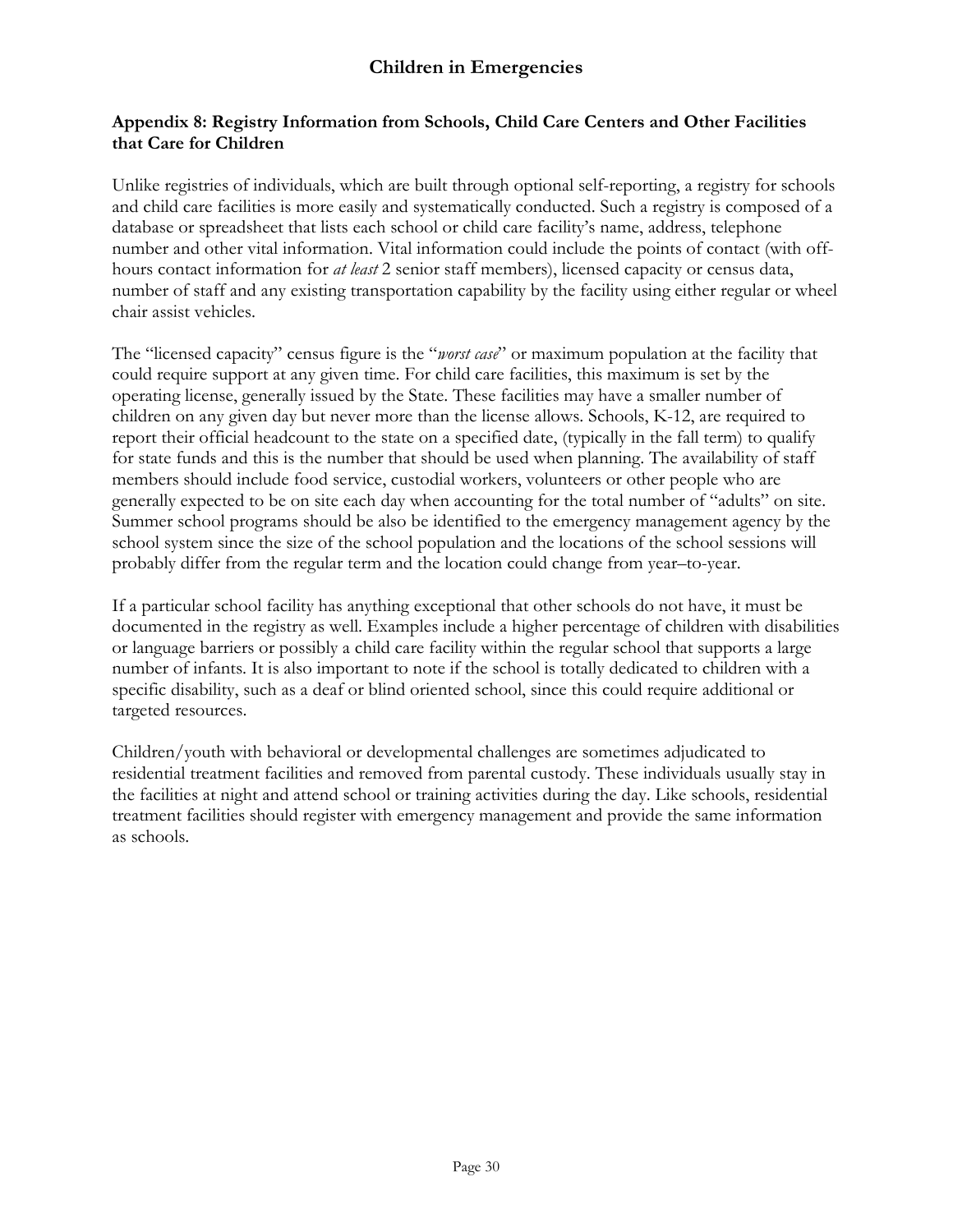# References

- Agency for Healthcare Research and Quality (AHRQ). 2006. Pediatric Terrorism and Disaster Preparedness: A Resource for Pediatricians. US Department of Health and Human Services. http://www.ahrq.gov/research/pedprep/pedresource.pdf
- American Academy of Pediatrics. 2002. The Youngest Victims: Disaster Preparedness to Meet Children's Needs. Physicians Fact Sheet. February. http://www.aap.org/terrorism/topics/PhysiciansSheet.pdf
- American Academy of Pediatrics. 2002. The Youngest Victims: Disaster Preparedness to Meet Young Children's Needs. Children, Terrorism and Disasters Toolkit.
- Early Childhood Institute. 2006. Systematic Emergency Preparedness for the Child Care Sector. Mississippi State University.
- Ehrenreich, John H., Ph.D. 2001. A Guidebook to Psychosocial Intervention. Mental Health Workers Without Borders. http://www.mhwwb.org/CopingWithDisaster.pdf
- Federal Emergency Management Agency. 1996. Guide for All Hazards Emergency Operations Planning. State and Local Guide 101.
- Johnston, Carden, MD, FAAP, FRCP and I. Redlener, MD, FAAP. 2006. Critical Concepts for Children in Disasters Identified by Hands-on Professionals: Summary of Issues Demanding Solutions Before the Next One. Pediatrics. V.117. Pp. S458-S460.
- Krug, Stephen, MD, FAAP. 2006. Testimony of Steven Krug, MD, FAAP on Behalf of the American Academy of Pediatrics. Homeland Security Subcommittee on Emergency Preparedness, Science and Technology. "Emergency Care Crisis: A Nation Unprepared for Public Health Disasters". July 26.
- Gurwitch RH, Kees M, Becker SM, Schreiber M, Pfefferbaum B, Diamond D. 2004. When disaster strikes: Responding to the needs of children. *Prehospital Disaster Medicine*. V.19(1). Pp. 21–28.
- Lazarus, Philip J., S. Jimerson and S. Brock. 2003. Responding to Natural Disasters: Helping Children and Families. National Association of School Psychologists.
- Mailman School of Public Health. 2003. Pediatric Preparedness for Disasters and Terrorism: A National Consensus Conference. National Center for Disaster Preparedness. Columbia University. http://www.ncdp.mailman.columbia.edu/files/pediatric\_preparedness.pdf
- National Advisory Committee on Children and Terrorism (NACCT). 2003. Recommendations to the Secretary, June 12, 2003. US Department of Health and Human Services.